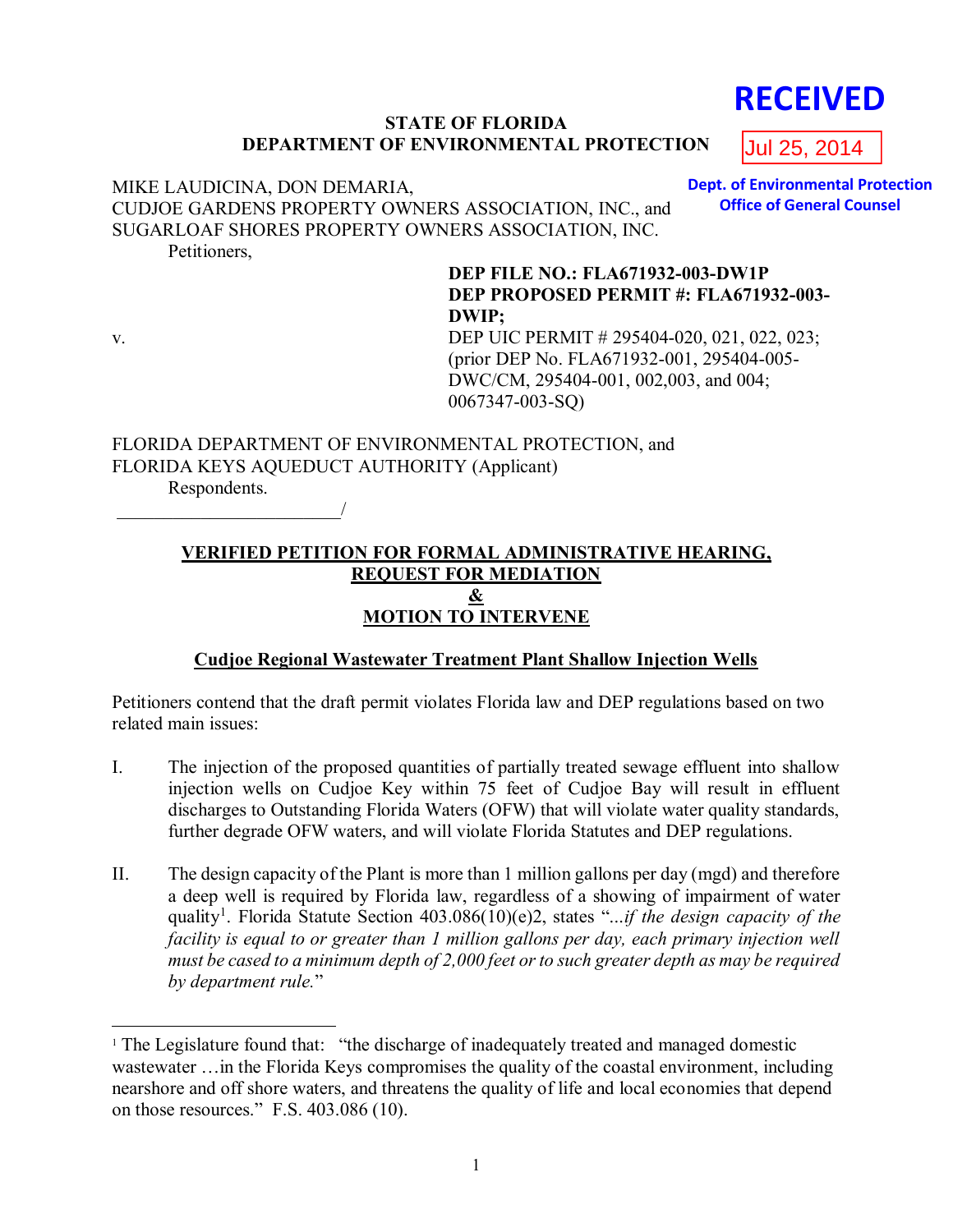## **PETITION FOR FORMAL ADMINISTRATIVE HEARING**

1. Individual Petitioners, *Mike Laudicina (Laudicina)* and *Don DeMaria (DeMaria)*, and association petitioners *Cudjoe Gardens Property Owners Association, Inc. (CGPOA) and Sugarloaf Shores Property Owners Association, Inc. (SSPOA), file this Petition for a Formal* Administrative Hearing concerning the Notice of Intent to Issue Wastewater Treatment Permit(s): DEP PROPOSED PERMIT #: FLA671932-003-DWIP; DEP UIC PERMIT # 295404-020, 021, 022, and 023; (prior DEP FLA671932-001, 295404-005-DWC/CM, 295404-001, 002,003, and 004; 0067347-003-SQ) for the **Cudjoe Regional Wastewater Treatment Plant ("Plant") [the Proposed Permit]** by the State of Florida Department of Environmental Protection (DEP), on July 14, 2014 on an Application for renewal and/or modification of the permits filed by Florida Keys Aqueduct Authority (FKAA).

## **PETITION TO INTERVENE**

2. In an abundance of caution, individuals *Mike Laudicina (Laudicina)* and *Don DeMaria (DeMaria),*and associations *Cudjoe Gardens Property Owners Association, Inc. (CGPOA)* and *Sugarloaf Shores Property Owners Association, Inc. (SSPOA), also file concurrent with this* Petition, their Petition to Intervene under Chapter 120 Florida Statutes and Section 403.412 Florida Statutes in any and all proceedings requested by any and all other parties regarding the Notice of Intent to Issue Wastewater Treatment Permit #FLA671932-001 and UIC Permit(s): DEP PROPOSED PERMIT #: FLA671932-003-DWIP; DEP UIC PERMIT # 295404-020, 021, 022, and 023; (prior DEP FLA671932-001, 295404-005-DWC/CM, 295404-001, 002,003, and 004; 0067347-003-SQ) for the Cudjoe Regional Wastewater Treatment Plant ("Plant") [the Proposed Permit] by the State of Florida Department of Environmental Protection (DEP), on July 14, 2014 on an Application for renewal and/or modification of the permits filed by Florida Keys Aqueduct Authority (FKAA).

# **NOTICE OF AGENCY ACTION**

3. Notice of the agency action was uploaded by DEP on or about July 14, 2014. This Petition is filed within fourteen (14) days of the date of July 14, 2014.

# **PARTIES**

4. Petitioners/Intervenors assert standing to bring or intervene in these proceedings pursuant to Chapter 120 Florida Statutes and Section 403.412 Florida Statutes.

5. Petitioners seek review of the proposed permit(s) for the wastewater treatment plant, including four (4) shallow injection wells, to be constructed and operated on Cudjoe Key in Monroe County, Florida.

6. Petitioners' substantial interests are adversely affected because the activities being permitted by the Department upon application of Respondent FKAA are in violation of Florida Statutes and Department regulations and will impermissibly degrade and impair the nearshore waters of the lower Florida Keys, the Florida National Marine Sanctuary and part of Outstanding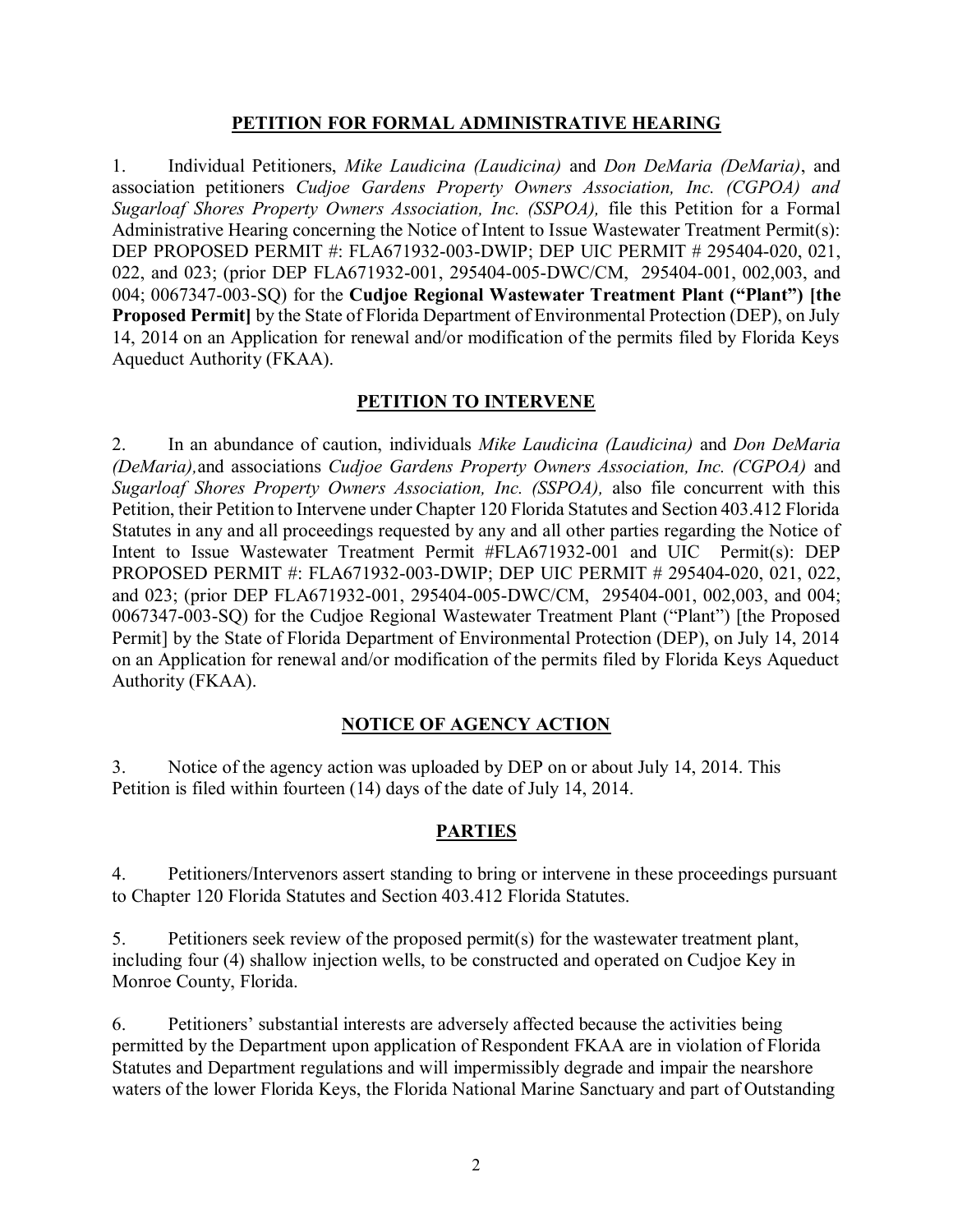Florida Waters, and will endanger the federally protected coral reefs and sea turtles, and protected sea grasses and other local fauna and will adversely affect the businesses and quality of life of Petitioners, including their economic interests, as well as the local economy, as set forth with specificity for each Petitioner/Intervenor below.

8. Individual Petitioner, **Mike Laudicina**, whose mailing address is P.O. Box 430411, Big Pine Key, FL 33043, is a resident of Big Pine Key, Florida within the area served and affected by the proposed agency action. Mike Laudicina will suffer injury in fact which is of sufficient immediacy to entitle him to a section 120.57 hearing, and his substantial injury is of a type or nature which the proceeding is designed to protect because:

a. Mike Laudicina will be adversely and immediately affected by the proposed agency action because he utilizes nearby surface waters and natural marine life resources for work and recreation that will suffer adverse effects from the large quantity and poor quality of effluent that would disposed in the shallow injection well(s) because the effluent will rise to surface waters and adversely effect those surface waters due to the quantity, salinity and nutrients that are present in the effluent wells and will adversely affected water quality and natural marine life resources in waters of the state of Florida that he utilizes for work and recreation.

b. Mike Laudicina is a commercial fisherman who regularly harvests crab and lobster from the nearshore waters around the Plant.

c. Mike Laudicina dives and fishes the area for recreation.

d. Mike Laudicina frequently worked for, and collaborated with, numerous marine scientists to obtain samples and conducting research in the lower Florida Keys.

e. Mike Laudicina has lived in Monroe County for over 40 years.

f. Mike Laudicina has volunteered and served on the Florida Keys National Marine Sanctuary Advisory Council for nine years and the Gulf of Mexico Spiny Lobster Advisory Council for many years.

g. Mike Laudicina will be adversely affected by the impacts of the shallow injection wells on fishing and the recreational areas he utilizes which also are vital to the commercial fishing industry and the economy of the Keys.

Mike Laudicina is represented by undersigned Counsel Ralf Brookes Attorney, 1217 E Cape Coral Parkway #107 Cape Coral Florida 33904 phone (239) 910-5464 fax (866) 341-6086 eservice preferred and accepted at: [RalfBrookes@Gmail.com](mailto:RalfBrookes@Gmail.com).

9. Individual Petitioner, **Don DeMaria**, whose address is 369 Westshore Drive, P.O. Box 420975, Summerland Key, Florida lives within 5 miles of the Plant. Don DeMaria will suffer injury in fact which is of sufficient immediacy to entitle him to a section 120.57 hearing, and his substantial injury is of a type or nature which the proceeding is designed to protect because:

a. Don DeMaria will be adversely and immediately affected by the proposed agency action because he utilizes nearby surface waters and natural marine life resources for work and recreation that will suffer adverse effects from the large quantity and poor quality of effluent that would disposed in the shallow injection well(s) because the effluent will rise to surface waters and adversely effect those surface waters due to the quantity, salinity and nutrients that are present in the effluent wells and will adversely affected water quality and natural marine life resources in waters of the state of Florida that he utilizes for work and recreation.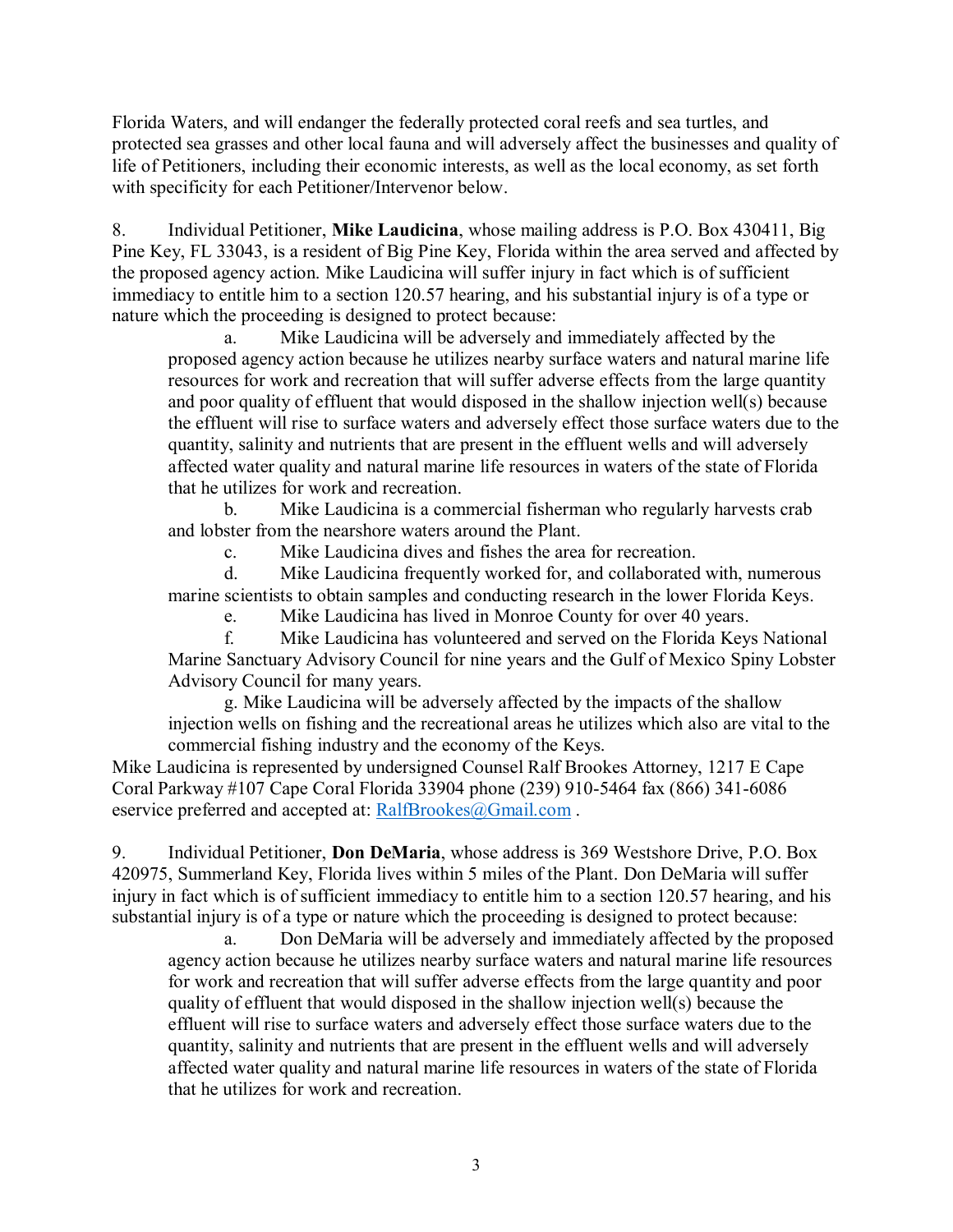b. Don DeMaria is a commercial fisherman and regularly works and recreates on the waters around Cudjoe Key.

c. Don DeMaria is also actively assists in benthic surveys and coral transplantation projects (1978 to present)

d. Don DeMaria is the owner of a business, Sea Samples, which is a commercial physical marine research company located in Summerland Key, Florida

g. Don DeMaria's work in marine waters includes the collection and photographing of marine invertebrates for the National Cancer Institute (1992 to 2014), the Coral Reef Research Foundation, and the National Marine Fisheries Service, and universities.

e. Don DeMaria activities in marine waters includes assisting organizations with fishery research projects including Florida Fish and Wildlife Research Institute, the National Marine Fisheries Service, Caribbean Marine Research Center, Teens4Oceans, and National Geographic Society.

Don DeMaria is represented by undersigned Counsel Ralf Brookes Attorney, 1217 E Cape Coral Parkway #107 Cape Coral Florida 33904 phone (239) 910-5464 fax (866) 341-6086 eservice preferred and accepted at: [RalfBrookes@Gmail.com.](mailto:RalfBrookes@Gmail.com)

10. Association Petitioner, **Cudjoe Gardens Property Association, Inc. ("CGPOA"),** is a voluntary not for profit Florida corporation in good standing. Its mailing address is P. O. Box 420121, Cudjoe Key, FL 33042.

- a. CGPOA is an association of and for the property owners of a residential subdivision known as Cudjoe Gardens. CGPOA has been in existence for over 37 years and has over 150 members at this time. All members own property in Cudjoe Gardens, most reside there at some time of the year. For many, Cudjoe Gardens is their principal residence. CGPOA routinely represents its membership before the Monroe County Commission and others generally, including FKAA, on matters of interest to its property owners including, but not limited to, solid waste management contracts, road resurfacing, flood insurance matters, and sewer related issues. CGPOA looks after property values for its members, addressing unmaintained lots and providing canal water samples for testing by the University of Florida.
- b. Larry Francisco is President of this voluntary property owners association and represents its interests. The subject matter of the challenged proposed activity is within the association's general scope of interest and activity. The relief requested in this petition is authorized and appropriate for the CGPOA to request and receive on behalf of its members.
- c. Cudjoe Gardens is located on the western peninsula of Cudjoe Key, approximately 1 mile from the Plant and disposal wells. Developed in the 1970s, Cudjoe Gardens is a canal subdivision where every lot has canal frontage. Cudjoe Gardens is bordered by Bow Channel and the Cudjoe Garden canals lead directly to Bow Channel, providing unique direct and expeditious deep water access to the reef and Backcountry. This convenient access is a key feature of the subdivision and hence, the subdivision is valued by and attracts property owners who spend much time boating, fishing, snorkeling and diving, and otherwise recreating in the near shore waters and beyond of the Florida Keys National Marine Sanctuary (FKNMS).
- d. The switch from individual septic tanks in Cudjoe Gardens , which is within the Cudjoe Regional Treatment plant service area, to a centralized wastewater treatment and disposal system will eliminate an estimated 8,000 non-point sources of nutrient and other pollution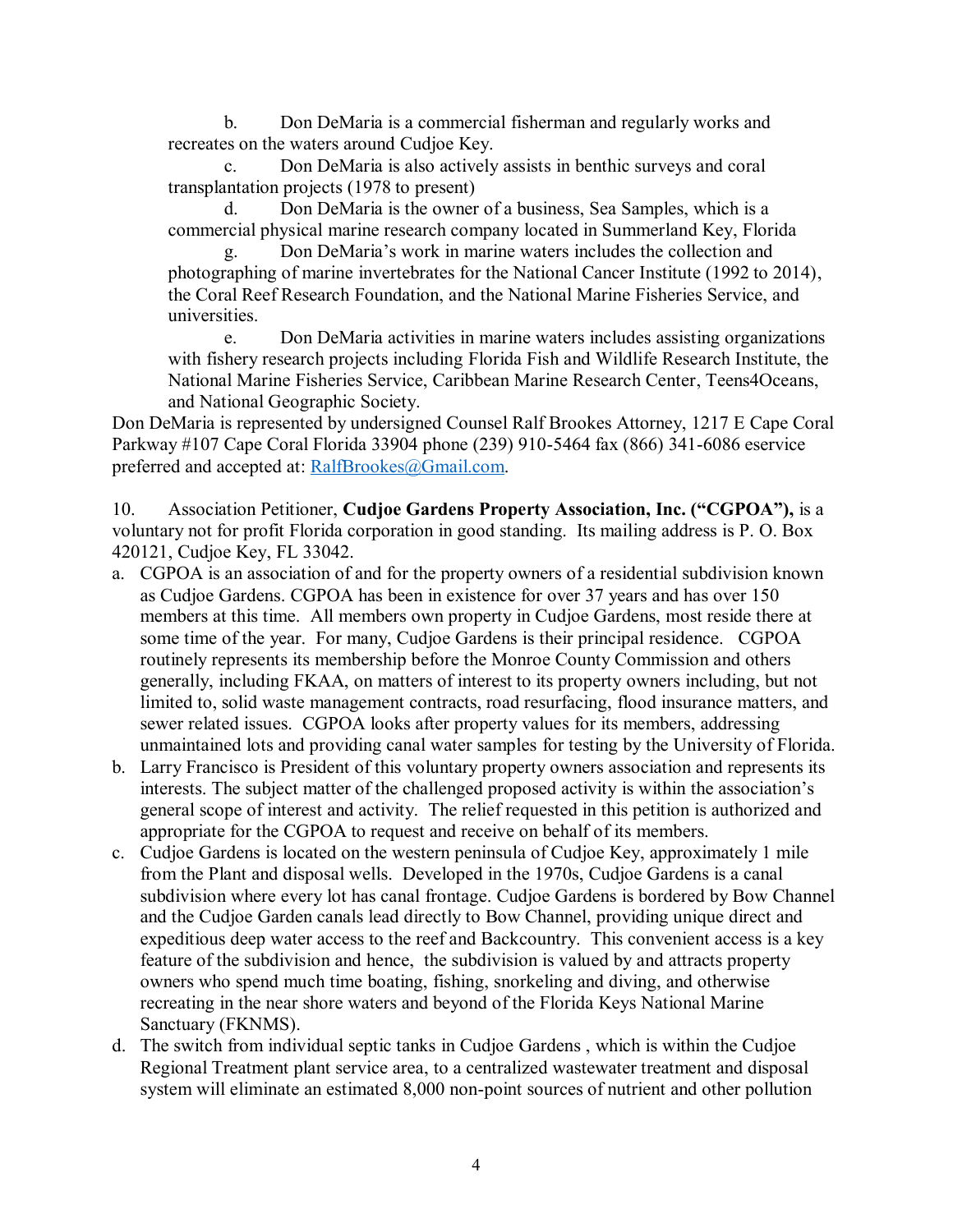from the FKNMS, an Outstanding Florida Water. It will accomplish this by converting these non-point sources currently spread over 16 miles of the Lower Keys to a single point source on Cudjoe Key in close proximity to Cudjoe Gardens. This very large volume of low salinity, nutrient carrying effluent will have an adverse impact on the shallow waters of the Lower Keys and beyond.

e. CGPOA and its members will be adversely and immediately affected by the proposed agency action to permit effluent disposal in four shallow wells. CGPOA and its members will suffer from the adverse affects to the surface waters neighboring their properties and beyond caused by the quantity, salinity and nutrients present in the shallow well injected effluent. This degradation of water resources and marine life resources will affect the quality of life of CGPOA's members, as well as the value of their Cudjoe Gardens property.

CGPOA is represented by undersigned Counsel Ralf Brookes Attorney, 1217 E Cape Coral Parkway #107 Cape Coral Florida 33904 phone (239) 910-5464 fax (866) 341-6086 eservice preferred and accepted at: [RalfBrookes@Gmail.com](mailto:RalfBrookes@Gmail.com)

# 11. Association Petitioner, **Sugarloaf Shores Property Owners Association, Inc.**

**("SSPOA"),** is a voluntary 501(c) (4), Florida corporation in good standing and has a mailing address at 17045 Overseas Highway, Box 9, Sugarloaf Shores FL 33042-3691.

- a. SSPOA is an association of property owners in a residential subdivision on Sugarloaf Key known as Sugarloaf Shores. It has been in existence since 1978 and currently has over 325 members. Many members reside there year-round.
- b. SSPOA monitors and engages local and state governmental agencies, including FKAA, on issues critically important to its community including, but not limited to, emergency services, utilities, sewers, taxes, flood and wind insurance, recycling, yard waste composting, and water quality. SSPOA also maintains common-area landscaping, encourages a neighborhood watch, and supports local charities and non-profit organizations.
- c. SSPOA volunteers have been collecting samples for testing the quality of the water surrounding Sugarloaf Shores since 1999, (as part of the University of Florida Lakewatch Water Quality Program), and test the water quality samples for nutrients such as Nitrogen and Phosphorus, Chlorophyll, Fecal Coloforms, Turbidity and Salinity.
- d. Sugarloaf Shores is located between the surface water bodies of Upper Sugarloaf Sound and Lower Sugarloaf Sound, approximately five miles from the Cudjoe Wastewater Treatment Plant. Almost all properties have canal frontage, many with boat ramps, lifts or davits, as the location provides access to the backcountry and the ocean. Bow Channel is an immediately adjacent fishing area. The area is renowned for its backcountry fishing. Several members are fishing guides in this area which has been a well-known fishing destination for years.
- e. Property owners spend much time boating, fishing, snorkeling and diving, and otherwise recreating in the near shore waters and beyond in the Florida Keys National Marine Sanctuary (FKNMS).
- f. Members of SSPOA will be adversely and immediately affected by the proposed agency action to permit effluent disposal in four shallow wells. Degradation of the surface waters caused by the quantity, salinity and nutrients present in the effluent will adversely affect water resources and marine life resources. This degradation will affect the quality of life of SSPOA members, as well as the value of their property.
- g. SSPOA President, Charles Licis, represents the interests of its member property owners. The subject matter of the challenged proposed activity is within the association's general scope of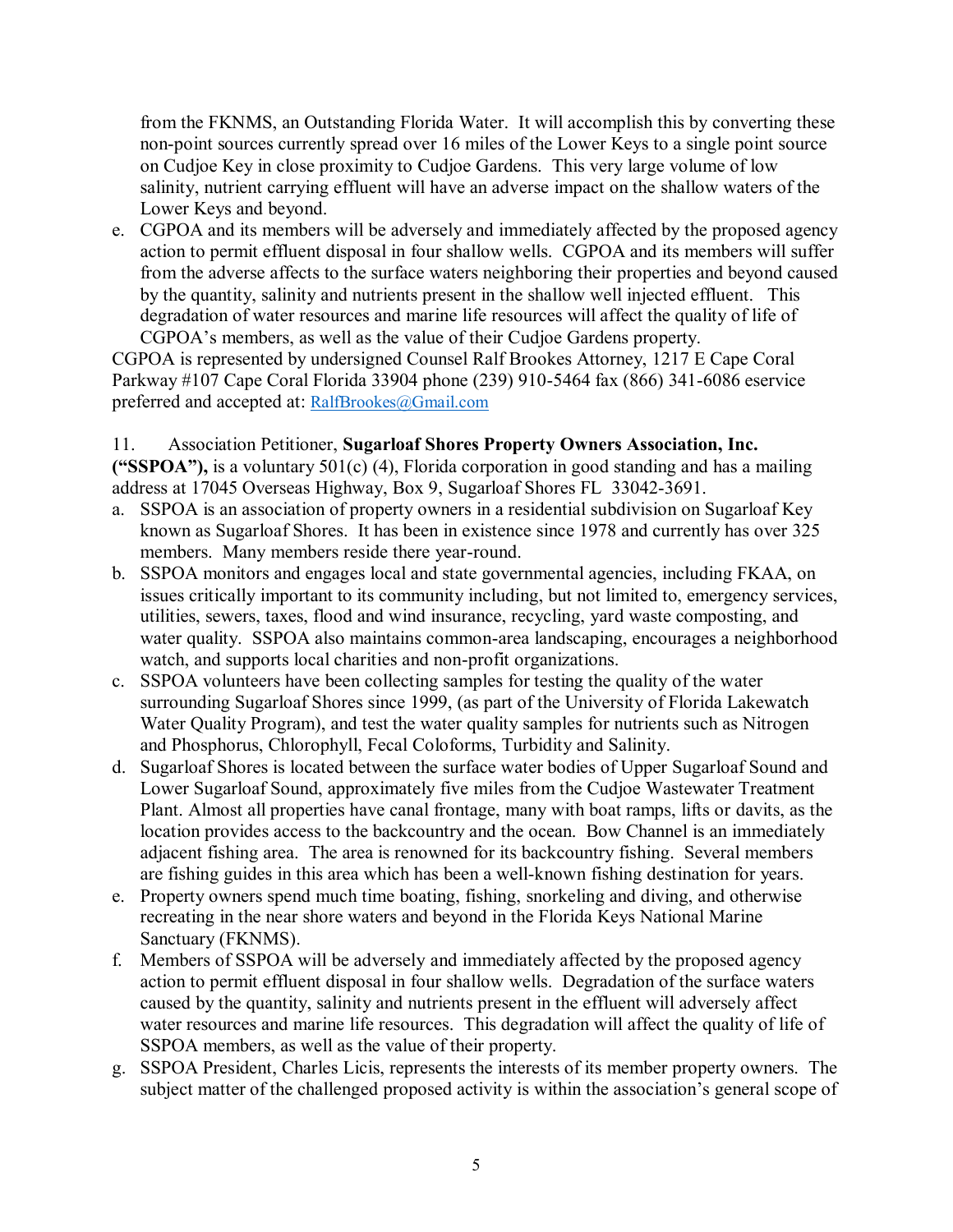interest and activity. The relief requested in this petition is authorized and appropriate for SSPOA to request and receive on behalf of its members.

SSPOA is represented by undersigned Counsel Ralf Brookes Attorney, 1217 E Cape Coral Parkway #107 Cape Coral Florida 33904 phone (239) 910-5464 fax (866) 341-6086 eservice preferred and accepted at: [RalfBrookes@Gmail.com.](mailto:RalfBrookes@Gmail.com)

## **RESPONDENT**

12. Respondent, **Florida Keys Aqueduct Authority (FKAA),** is the Permit Applicant for the **Cudjoe Regional Wastewater Treatment Plant (CRWTP)**.

# **AGENCY**

13. The agency affected by this Petition is the **Department of Environmental Protection (DEP).** The DEP's agency headquarters and main address is Mail Station 35, 3900 Commonwealth Boulevard, Tallahassee, Florida 32399 and the DEP district office address is 2295 Victoria Avenue, Suite 364, Fort Myers, Florida 33901. The DEP's identification number for this matter is Wastewater Treatment Permit #FLA671932-001; **Permit(s): DEP PROPOSED PERMIT #: FLA671932-003-DWIP; DEP UIC PERMIT # 295404-020, 021, 022, and 023;** (prior DEP FLA671932-001, 295404-005-DWC/CM, 295404-001, 002,003, and 004; 0067347-003-SQ) The subject matter and activity is located on Cudjoe Key within Monroe County, Florida.

# **BACKGROUND FACTS**

14. Cudjoe Regional Wastewater Treatment Plant's shallow injection wells are sited approximately 75 feet from Cudjoe Basin. Cudjoe Basin is within an area designated as an Outstanding Florida Waters (OFW) of the Florida Keys and within the boundary of the Florida Keys National Marine Sanctuary. OFW waters are subject to an anti-degradation water quality standard. See Rule 62-302.700 F.A.C.

"An Outstanding Florida Water (OFW) is a waterbody deemed worthy of special protection because of its natural attributes (e.g., excellent water quality, or exceptional ecological, social, educational, or recreational value)….Waters are designated OFW to prevent the lowering of existing water quality and to preserve the exceptional ecological and recreational significance of the waterbody…. OFWs are protected through more stringent requirements for activities requiring a permit from the Department of Environmental Protection (DEP)…." *See. DEP Fact Sheet, Outstanding Florida Waters*, DEP website.

15. The Cudjoe Regional Wastewater Treatment Plant is designed to service residential and non-residential structures including commercial establishments and uses in a chain of islands in the lower Florida Keys which are surrounded on all sides by Outstanding Florida Waters in The Florida Keys National Marine Sanctuary. The Plant is not yet operational. The original Application was filed April 23, 2009. Exhibit A. The original permit was issued September 21, 2009. FLA671932-001-DWIP Exhibit B. The permit Renewal Application was filed on March 20, 2014, Exhibit C; which was supplemented on May 7, 2014, including new well applications, Exhibit C1; and was modified on June 16, 2014, with new Form 2A submissions, Exhibit C2.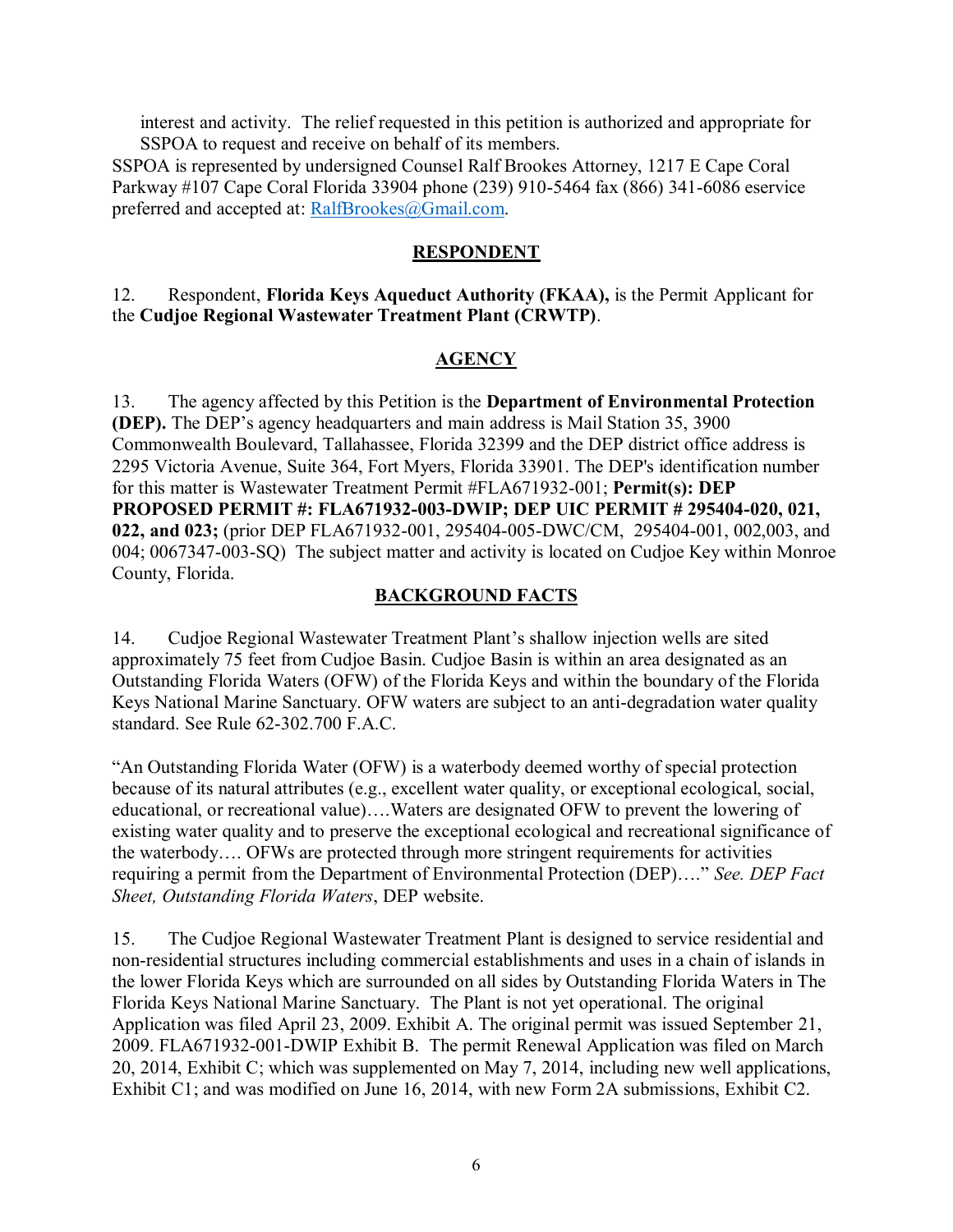16. The Plant and its four shallow injection wells is not yet operational, but would become operational under the proposed permit. Exhibit D. The Plant is designed to service the geographical service area and the projected volume of wastewater in the service area until the design year of 2028, as twenty years projected from 2008 (the year of the original permit application)to 2028. A new or updated 20 year design year from the 2014 Application date would be 2034.

17. The Plant is located on a former Monroe County Landfill on Cudjoe Key in Monroe County, Florida.

# **MATERIAL FACTS AND ISSUES OF LAW IN DISPUTE**

18. Recent water quality monitoring in the OFW backcountry near the Cudjoe Plant shows that total nitrogen (TN), total phosphorus (TP) and chlorophyll a concentrations are already near or have exceeded the numerical nutrient criteria (NNC) adopted by the state of Florida as Water Quality Standards Standards. Rule 62-302.532 F.A.C.

- a. Excess nutrients have resulted in extensive blooms of macroalgae occurring seasonally in sea grass and hard-bottom communities in the nearby backcountry habitats, resulting in habitat loss. Further, highly reactive forms of nitrogen (ammonium, nitrate) and phosphorus (soluble reactive phosphorus) will be discharged from the shallow injection wells.
- b. Nutrients in the proposed wastewater effluent will be above background levels in Cudjoe Basin and if allowed to reach surface waters will exacerbate macroalgae blooms, cause an imbalance of flora and fauna and cause or contribute to degradation of water quality in designated waters of the Florida Keys, designated under Rule 62- 302.700, F.A.C (62-302.700 Special Protection, Outstanding Florida Waters, Special Waters) adopted under the authority of Florida Statute  $403.061(27)^3$ .

19. The saline nearshore waters around Cudjoe Key and Cudjoe Basin are shallow, marine ecosystems that are impacted by salinity and nutrients contained in the effluent including nitrogen, ammonium, nitrate and phosphorus. Even with Advanced Wastewater Treatment (AWT), the nutrients remain at levels which will cause exceedances of background levels in the nearshore waters of Cudjoe Key.

20. The geological composition of the disposal area is primarily porous limestone. Geotechnical cores collected for design of the wastewater treatment facility indicate the presence of permeable oolite rock layer on top of limestone strata.

 $\overline{a}$ <sup>3</sup> Florida Statute Section 403.061 "Department; powers and duties. ... (27) Establish rules which provide for a special category of water bodies within the state, to be referred to as "Outstanding Florida Waters," which water bodies shall be worthy of special protection because of their natural attributes. Nothing in this subsection shall affect any existing rule of the department."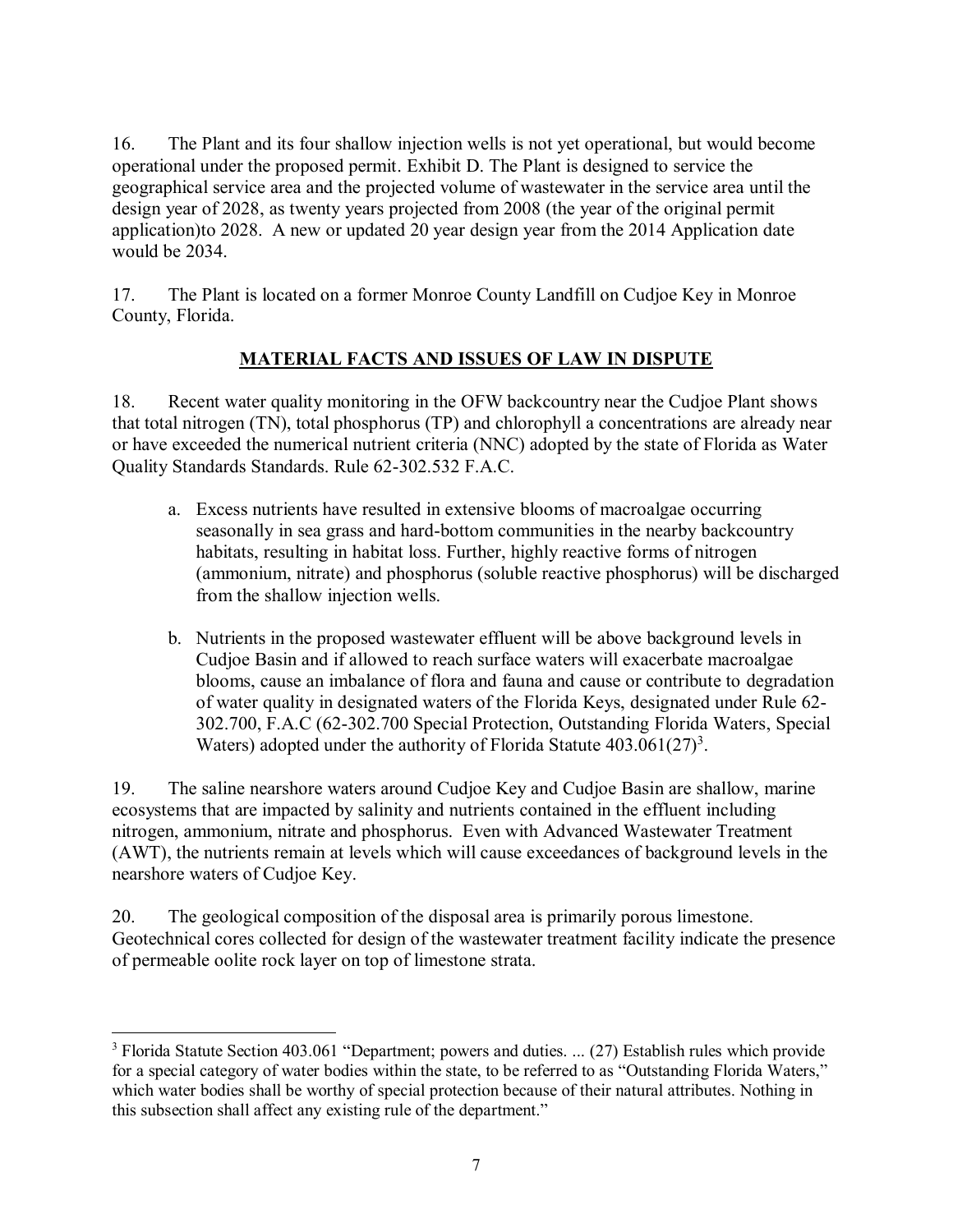# **THE PROPOSED ACTIVITY WILL VIOLATE GROUNDWATER RULE**

21. The proposed agency action permitting the disposal of effluent into the four (4) shallow injection wells will violate state groundwater standards because the activity will impair the reasonable and beneficial use of adjacent waters in violation of 62-520.400, F.A.C., which provides in pertinent part:

Rule 62-520.400

(1) All ground water shall at all places and at all times be free from *domestic*, ... or other man-induced non-thermal components of discharges in concentrations which, alone or in combination with other substances, or components of discharges ...

(f) **Impair the reasonable and beneficial use of adjacent waters**. (emphasis supplied)

# **THE PROPOSED ACTIVITY WILL VIOLATE CLASS V INJECTION WELL RULE**

22. The proposed agency action permitting the disposal of effluent into the four (4) shallow injection wells will violate Section 62-528.630 F.A.C., which provides in pertinent part:

Rule 62-528.630 (7) **All Class V Group 3 wells designed to inject domestic wastewater in Monroe County** shall be required as part of the operation permit application to provide reasonable assurance that operation of the well **will not cause or contribute to a violation of surface water standards as defined in Chapter 62-302, F.A.C**.

23. The FKAA has not provided reasonable assurance in its permit application that the proposed use of shallow injections wells will not cause or contribute to a violation of surface water standards. The proposed agency action permitting the disposal of effluent into the four (4) shallow injection wells in Cudjoe Key, Monroe County will violate Florida Statutes and DEP regulations because the discharge will impermissibly impair and degrade Outstanding Florida Waters, impair the reasonable and beneficial use of surface waters in the Florida Keys, and contribute to violations of water quality standards as set forth in this Petition below.

# **THE PROPOSED ACTIVITY WILL DISCHARGE TO SURFACE WATERS AND VIOLATE SURFACE WATER QUALITY STANDARDS**

24. The groundwater gradients and flow in the area are heavily influenced by tides, salinity differences and recharge (rain or underground injection of water) and by the considerable porosity and permeability of the limestone strata.

25. At low tide, the gradient (slope) of the nearshore water table is from the land towards the surface water of Cudjoe Bay, and these groundwater gradients flow upward into surface water. The nearshore shallow surface waters around Cudjoe Plant and the lower Keys have numerous "seeps" where cooler water from below can be detected rising to surface waters.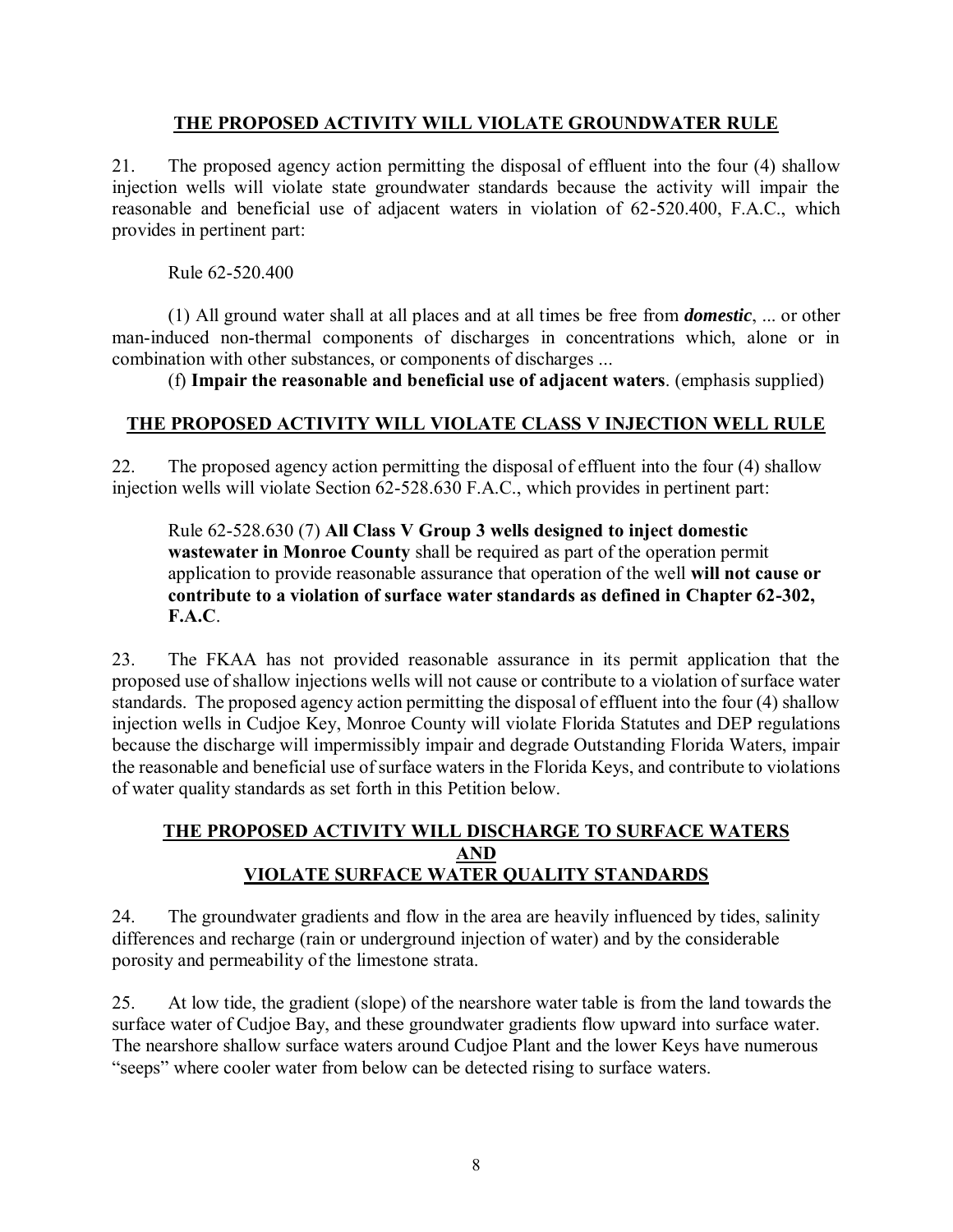26. Rainwater recharge creates a freshwater lens floating on the saline groundwater, which can affect gradients and flow towards surface water. The proposed injection of relatively low salinity (compared to seawater) wastewater will affect the salinity level near the injection wells and affect the gradient, increasing flow of the injected waste toward and into Cudjoe Bay.

27. The DEP draft renewal permit allows FKAA to inject 0.470 mgd of treated wastewater effluent per well into each of the four (4) shallow injection wells, a reduction from the original permit from 2009, but still having a maximum combined disposal for the four shallow wells of 1.88 mgd. The wells are located about 75 feet from the edge of Cudjoe Bay, and are 75 feet apart from each other. They are all drilled to 120 feet below ground surface in the porous limestone below, and are cased to 80 feet.

28. The injected low salinity effluent also contains nitrogen, ammonium, nitrate and phosphorus, which are nutrients.

29. Nutrients have been identified as causing or contributing to an imbalance of algal overgrowth and are causing or contributing to existing violations of water quality standards in Cudjoe Bay.

30. The subject four (4) shallow injection wells are located on, or near, the site of an unlined former landfill on Cudjoe Key and the impact of siting the injection wells in or on property with the potential to cause migration of contaminants from the former landfill use has not been adequately evaluated by DEP

31. Because of the hydrogeology of the porous limestone in the area, the large volume of low salinity partially treated effluent injected into shallow wells will quickly rise to the surface and adversely impact the marine surface waters and ecosystems.

32. The use of shallow wells for injection of partially treated sewage effluent in these Outstanding Florida Waters will violate existing water quality standards, further degrade the nearshore waters, interfere with their beneficial use, and will violate Florida Statutes and DEP regulations.

33. Cudjoe Basin, adjacent to the Plant, is designated as an Outstanding Florida Water and is part of the National Key Deer Refuge and Florida Keys National Marine Sanctuary and proximate to the Great White Heron National Wildlife Refuge. FAC 62-302.700<sup>4</sup>. The draft permit impermissibly allows degradation of the Outstanding Florida Water under Rule Rule 62-  $4.242^{5}$ .

 $\overline{a}$ 

<sup>4</sup> Rule 62-302.700 **Special Protection, Outstanding Florida Waters, Outstanding National Resource Waters.** "(1) It shall be the Department policy to afford the highest protection to Outstanding Florida Waters and Outstanding National Resource Waters. No degradation of water quality, other than that allowed in subsections 62-4.242(2) and (3), F.A.C., is to be permitted in Outstanding Florida Waters and Outstanding National Resource Waters, respectively, notwithstanding any other Department rules that allow water quality lowering."

<sup>5</sup> Rule 62-4.242 **Antidegradation Permitting Requirements; Outstanding Florida Waters** (2) Standards Applying to Outstanding Florida Waters. (a) No Department permit or water quality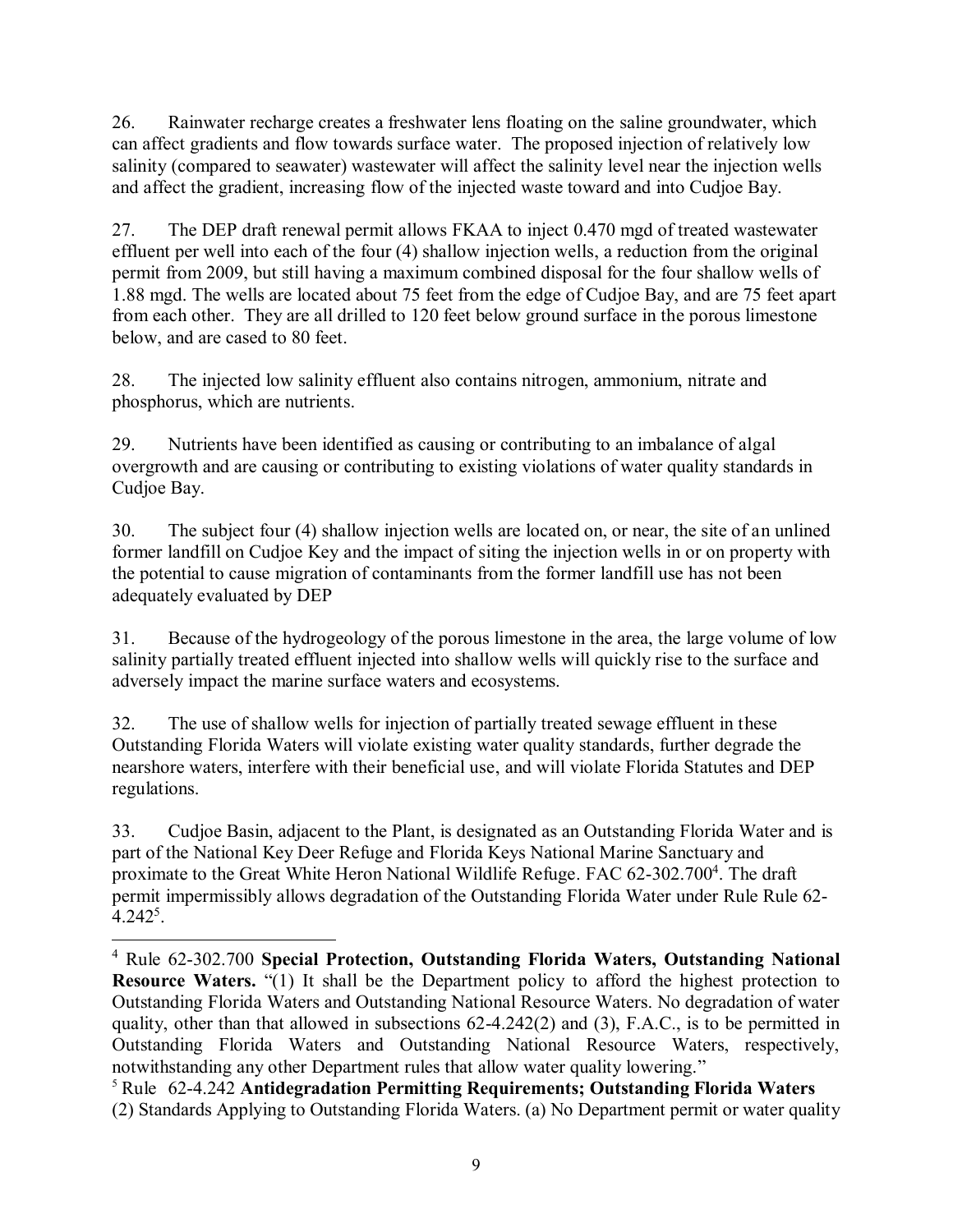34. The FKAA must also show that "[u]se of other discharge locations, which would reduce adverse impacts on water quality" is not economically and technologically reasonable." Rule 62-  $4.242(1)$  (c).

35. The application reflects no such showing. The shallow injection wells will significantly degrade the Outstanding Florida Waters in the Cudjoe Basin; will lower the ambient water quality. ; a deep injection well is another "discharge location" which is both technologically and economically feasible, as local, state and federal funds have been allocated for wastewater projects in the Florida Keys.

36. The impacts of the pollutant loads from the partially treated low salinity effluent will be especially evident in waters near the Cudjoe Plant.

37. The partially treated wastewater effluent, although required to meet AWT standards, is permitted to carry an annual average daily pollutant load of 3mg/liter of TN, with single sample TN loads of up to 6 mg/liter. The partially treated wastewater effluent is also permitted to carry an annual average daily pollutant load of 1mg/liter of TP with single sample loads of up to 2 mg/liter of TP, along with other contaminants. The forms of Nitrogen (N) present in the partially treated wastewater will include ammonium and nitrate, which are the most reactive forms of N that initiate and sustain harmful algal blooms. The forms of Phosphorus (P) in the partially treated wastewater will include soluble reactive phosphorus, which will adversely affect habitats including habitats that are strongly Phosphorus limited.

38. The effluent would be injected into saline groundwater at the Plant in highly porous limestone, uncased below 80 feet and drilled to approximately 120,', and the effluent would rise via buoyant flow to the surface waters of the State of Florida, Outstanding Florida Waters and the Florida Keys National Marine Sanctuary.

39. Once in the Sanctuary and OFW surface waters, the lower salinity effluent carrying pollutant loads of increased ammonium, nitrate, and soluble reactive phosphorus concentrations would generate harmful algal blooms, adversely affecting sea grasses, corals, patch reefs and benthic organisms, and could result over time in a "dead zone," violating Florida water quality standards.

40. Contaminants in the effluent injected in the shallow injection wells would disperse through Sanctuary and Outstanding Florida Waters, leading to eutrophication and water quality degradation, including increased sea grass and coral die-offs, and result in harm to the habitat of species that rely on the Florida Keys' waters for their survival, including federally protected corals and sea turtles which feed on sea grasses in the area.

 $\overline{a}$ 

certification shall be issued for any proposed activity or discharge within an Outstanding Florida Waters, or which significantly degrades, either alone or in combination with other stationary installations, any Outstanding Florida Waters,..."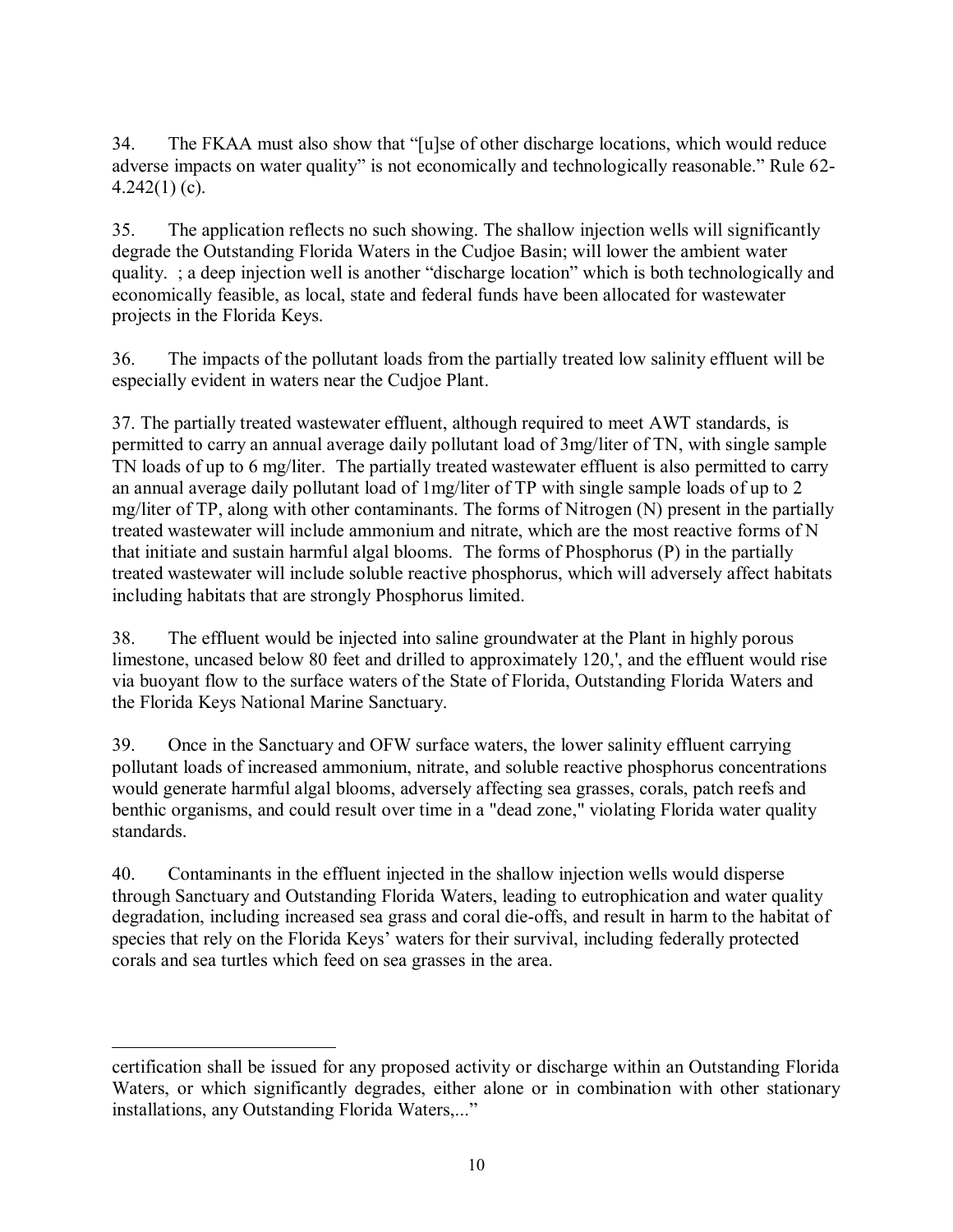41. The surface waters around Cudjoe Key are already near, at, or exceed the numeric nutrient criteria recently adopted for the Florida Keys by the State of Florida. Rule 62-302.532 F.A.C. contains numeric nutrient standards for the Florida Keys, Lower Keys waters:

| (g) Florida Keys | Annual geometric means that shall not be exceeded more than once in a three year<br>period |                       |               |
|------------------|--------------------------------------------------------------------------------------------|-----------------------|---------------|
| Estuary          | <b>Total Phosphorus</b>                                                                    | <b>Total Nitrogen</b> | Chlorophyll a |
| 1. Back Bay      | $0.009$ mg/L                                                                               | $0.25$ mg/L           | $0.3 \mu g/L$ |
| 2. Backshelf     | $0.011$ mg/L                                                                               | $0.23$ mg/L           | $0.7 \mu g/L$ |
| 3. Lower Keys    | $0.008$ mg/L                                                                               | $0.21$ mg/L           | $0.3 \mu g/L$ |
| 4. Marquesas     | $0.008$ mg/L                                                                               | $0.21$ mg/L           | $0.6 \mu g/L$ |
| 5. Middle Keys   | 0.007 mg/L                                                                                 | $0.22$ mg/L           | $0.3 \mu g/L$ |
| 6. Oceanside     | $0.007$ mg/L                                                                               | $0.17$ mg/L           | $0.3 \mu g/L$ |
| 6. Oceanside     | 0.007 mg/L                                                                                 | $0.17$ mg/L           | $0.3 \mu g/L$ |
| 7. Upper Keys    | 0.007 mg/L                                                                                 | $0.18$ mg/L           | $0.2 \mu g/L$ |

42. Even slight increases in reactive forms of N and P can initiate harmful algal blooms in the shallow low nutrient waters of the Florida Keys. The discharge of effluent in large quantities carrying additional amounts of TN and TP up to an average of **3 mg/liter of TN and 1 mg/liter of TP** in the Cudjoe effluent will further degrade these waters, and cause or contribute to harmful algal blooms, eutrophication, violations of Florida DEP narrative and numeric nutrient standards, and contribute to violation of water quality standards, and impairment of the use of and the further degradation of the Outstanding Florida Waters.

43. The effluent will violate Surface Water Quality Criteria set forth in 62-302.530 including the narrative criteria for nutrients.

62-302.530 (47) (b) "Nutrients. In no case shall nutrient concentrations of a body of water be altered so as to cause an imbalance in natural populations of aquatic flora or fauna."

 44. The proposed agency action permitting the disposal of effluent into the four (4) shallow injection wells will also violate Section 62-602.302 F.A.C, which states, in pertinent part:

(13) The Department finds that excessive nutrients (total nitrogen and total phosphorus) constitute one of the most severe water quality problems facing the State. It shall be the Department's policy to limit the introduction of man-induced nutrients into waters of the State. Particular consideration shall be given to the protection from further nutrient enrichment of waters which are presently high in nutrient concentrations or sensitive to further nutrient concentrations and sensitive to further nutrient loadings. Also, particular consideration shall be given to the protection from nutrient enrichment of those waters presently containing very low nutrient concentrations: less than 0.3 milligrams per liter total nitrogen or less than 0.04 milligrams per liter total phosphorus.

(15) Pollution which causes or contributes to new violations of water quality standards or to continuation of existing violations is harmful to the waters of this State and shall not be allowed. Waters having water quality below the criteria established for them shall be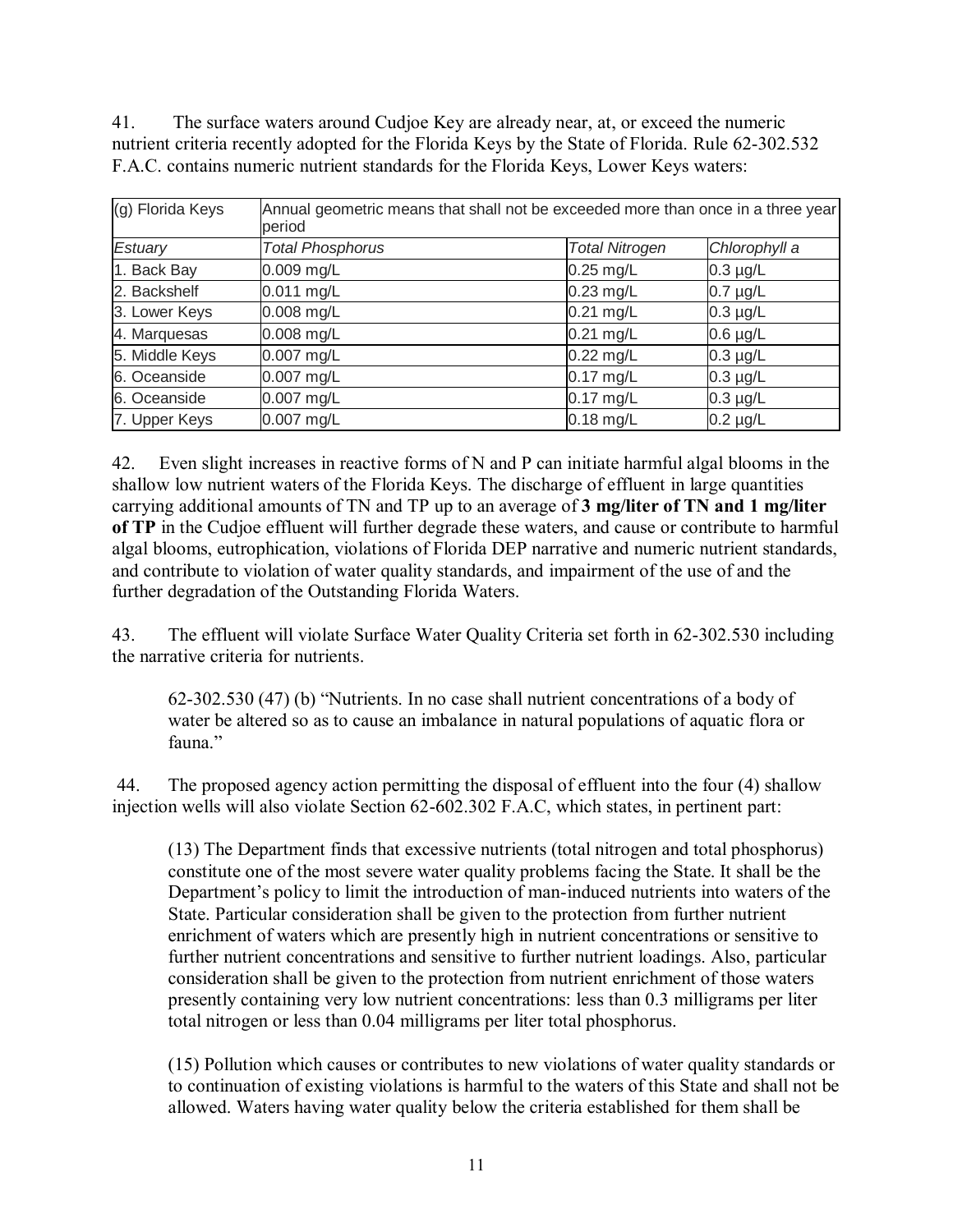protected and enhanced. However, the Department shall not strive to abate natural conditions.

(16) If the Department finds that a new or existing discharge will reduce the quality of the receiving waters below the classification established for them or violate any Department rule or standard, it shall refuse to permit the discharge.

45. The proposed agency action permitting the disposal of effluent into the four (4) shallow injection wells will cause or contribute to existing water quality violations and will reduce the quality of the receiving waters of Cudjoe Basin.

46. The Florida Legislature requires that DEP prevent any discharge which will cause or contribute to violations of state water quality standards, even if the discharge is otherwise in compliance with the wastewater subsection of the Chapter 403, under Section 403.086 (10) (h), Florida Statutes, which provides:

"If it is demonstrated that a discharge, even if the discharge is otherwise in compliance with this subsection, will cause or contribute to a violation of state water quality standards, the department shall:

- 1. Require more stringent effluent limitations;
- 2. Order the point or method of discharge changed;
- 3. Limit the duration or volume of the discharge; or
- 4. Prohibit the discharge."

47. The Florida legislature has clearly directed DEP to protect Florida waters from further degradation under Section 403.086 (10) (h) 2. The Department should "order the point or method of discharge changed" to require a deep well to avoid the further degradation of Outstanding Florida Waters and to prevent the wastewater plant's effluent from causing or contributing to the violation of state water quality standards.

# **THE PROPOSED ACTIVITY WILL VIOLATE FLA. STAT. §403.086(10)(e)(2): (DEEP WELL REQUIRED)**

48. Petitioners assert that the Plant's design capacity is in excess of 1 mdg. The 0.94 mgd average annual daily flow (AADF) contained in FKAA's revised application submitted June 16, 2014 is the permitted capacity of the plant, not the design capacity.

The FKAA's engineers stated that a maximum daily flow of 2.35 mgd was used to size and design the Plant in the following documents:

 "All facilities and flows downstream of the equalization system will be designed for 2.35 mgd…." Black and Veatch Technical Memorandum, Influent Design Basis; Issued November 13, 2008; Latest Revision April 15, 2009. p.1. Submitted with original Permit Application.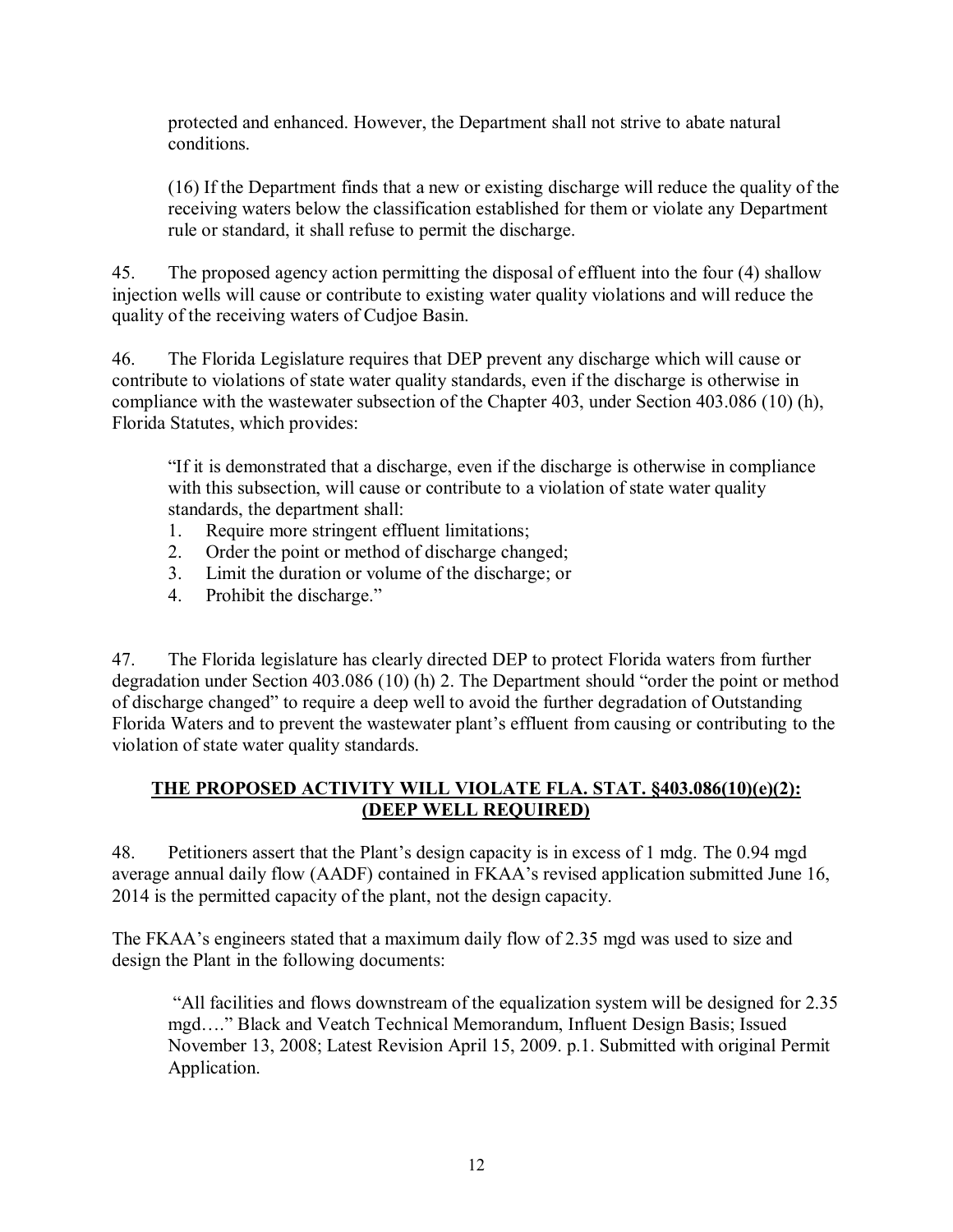"B&V [Black and Veatch] recommends sizing the EQ tanks such that the maximum downstream flow rate is limited to the design peak day flow of 2.35 mgd." Supra, p. 2.

FDEP stated that the maximum flow leaving the plant will be 2.35 mgd and therefore will require "*deep well injection in accordance with the Chapter 99-395<sup>6</sup>* " and "*most shallow wells in the Florida Keys are only operational when the tide is receding. FDEP cited several plants with shallow wells that do not work.*" Black and Veatch, Meeting Memorandum, December 22, 2008. Submitted with original Permit Application.

A design capacity which properly accounts for flows used to size and design the plant, using sound engineering practices, reflects a design capacity for this Plant in excess of 1mgd.

49. A deep well is required under Florida law. Florida Statute 403.086(10) (e) (2) states, in pertinent part:

"… if the design capacity of the facility is equal to or greater than 1 million gallons per day, each primary injection well must be cased to a minimum depth of 2,000 feet or to such greater depth as may be required by department rule."

50. Department rule Section 62-600.200, FAC defines design capacity as follows:

 62-600.200 (19) "Design capacity" means the average daily flow *projected for the design year* which *serves as the basis for the sizing and design* of the wastewater facilities. The design capacity is established by the permit applicant. The time frame associated with the design capacity (e.g., **annual average daily flow**<sup>7</sup>, maximum monthly average daily flow, **three-month average daily flow<sup>8</sup>** ) shall be specified by the permit applicant. (emphasis added)

51. The FKAA has repeatedly stated that the design capacity of the Plant is 1.07 mgd TMADF. Because the design capacity of the Plant is more than 1 million gallons per day, the proposed agency action permitting the disposal of effluent into the four (4) shallow injection wells will violate Florida Statute Section 403.086(10)(e)(2), which requires a deep well, regardless of the showing of water quality impairment.

52. The Application filed by FKAA in September, 2009, upon which the proposed permit is based, stated that the Cudjoe Plant design capacity is 1.07 mgd TMADF. Exhibit A, Page 2-A3 of the Application states:

 $\overline{a}$ 

<sup>&</sup>lt;sup>6</sup> Chapter 99-395 Laws of Florida, which has been codified as Fla. Stat.  $§403.086(10)(e)2$ .

**<sup>7</sup> Annual Average Daily Flow** is denoted as **("AADF")** 

**<sup>8</sup> Three Month Average Daily Flow** is denoted as **("TMADF")**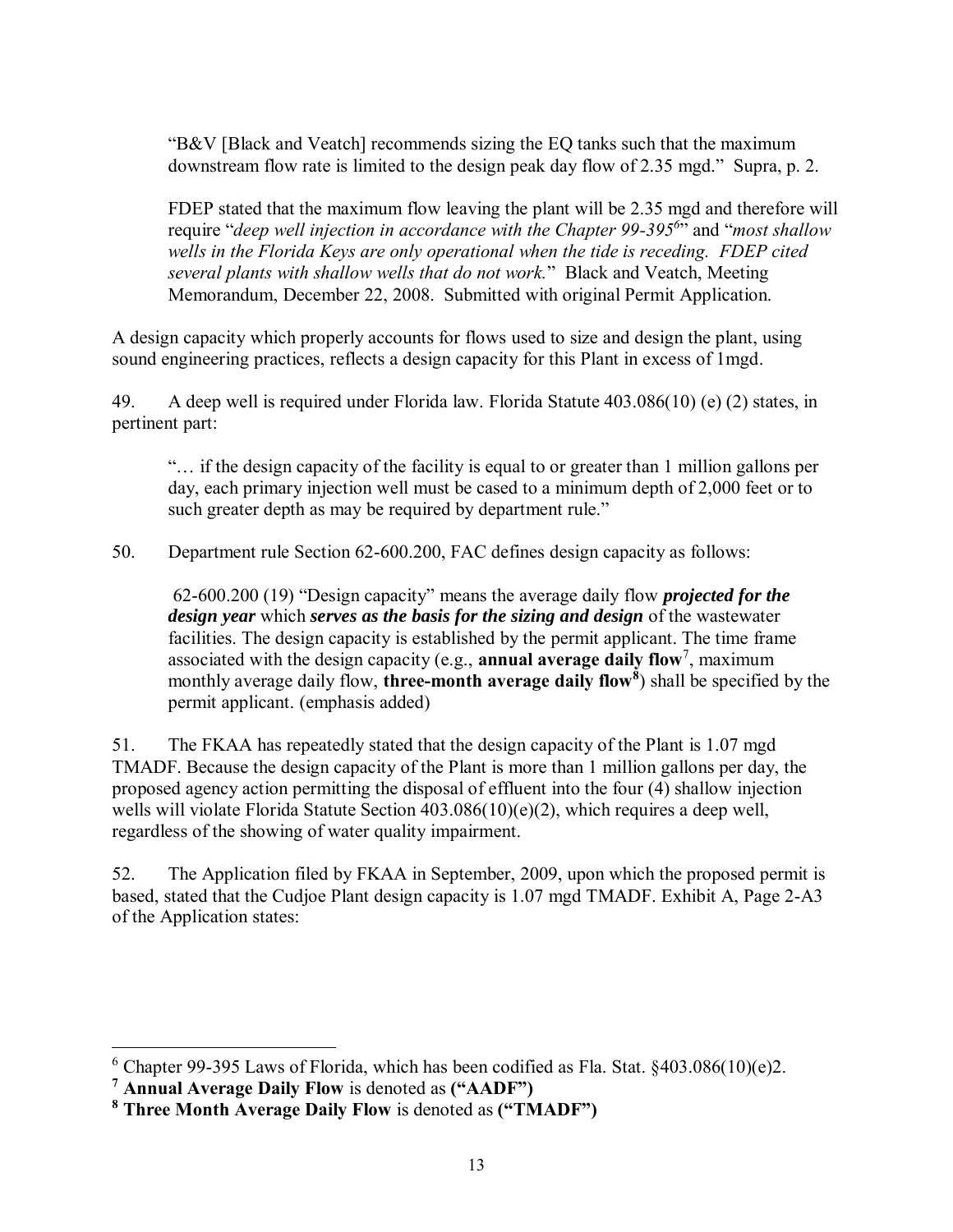$\tau$ Reclaimed Water Reuse and Effluent Disposal

| <b>Method of Rease or Disposal</b>                                                     | <b>Number of Reuse or</b><br><b>Disposal Points</b> | <b>Total Design Capacity</b><br>(mgd) | <b>Basis of Design Flow</b>               |
|----------------------------------------------------------------------------------------|-----------------------------------------------------|---------------------------------------|-------------------------------------------|
| Surface Waters - Excluding Ocean<br>Outfalls and Wetlands<br>(Rule 62-600.510, F.A.C.) |                                                     |                                       |                                           |
| Ocean Outfalls<br>(Rule 62-600.520, F.A.C.)                                            |                                                     |                                       |                                           |
| Wetlands<br>(Rule 62-600.620, F.A.C.)                                                  |                                                     |                                       |                                           |
| Reuse of Reclaimed Water and<br><b>Land Application</b><br>(Rule 62-600.530, F.A.C.)   |                                                     |                                       |                                           |
| Ground Water Disposal by<br><b>Underground Injection</b><br>(Rule 62-600.540, F.A.C.)  | 4                                                   | 1.07 (0.84 Permined)                  | Three-Month Average<br>Daily Flow (TMADF) |
| Other (Describe)                                                                       |                                                     |                                       |                                           |
| Total                                                                                  |                                                     | <b>PIPERS REAL PROPERTY</b>           |                                           |

53. FKAA again states the design capacity is 1.07mgd TMADF on Page 2-A6 of the Application:

# SECTION 2. TREATMENT FACILITY DESCRIPTION

#### 1. Flow

| <b>Design Capacity</b>               |               |                         |                                                                                                                                                           |     |
|--------------------------------------|---------------|-------------------------|-----------------------------------------------------------------------------------------------------------------------------------------------------------|-----|
| Current Design Capacity              |               | o                       | mgd                                                                                                                                                       |     |
| Proposed Incremental Design Capacity |               | $+1.07(0.84$ Permitted) | mgd                                                                                                                                                       |     |
| Proposed Total Design Capacity       |               | $=1.07(0.84$ Permitted) | mgd                                                                                                                                                       |     |
| b. Basis of Design Flow              | Two Years Ago | Last Year               | <b>Annual Average Daily Flow</b><br><b>Maximum Monthly Average Daily Flow</b><br>Three-Month Average Daily Flow<br>Other. If other, specify.<br>This Year |     |
| c. Annual Average Daily Flow Rate    | N/A           | N/A                     | N/A                                                                                                                                                       | mgd |
| d. Maximum Daily Flow Rate           | N/A           | N/A                     | N/A                                                                                                                                                       | mgd |

54. And, again in the Application, Exhibit A, Page 2A-21 states: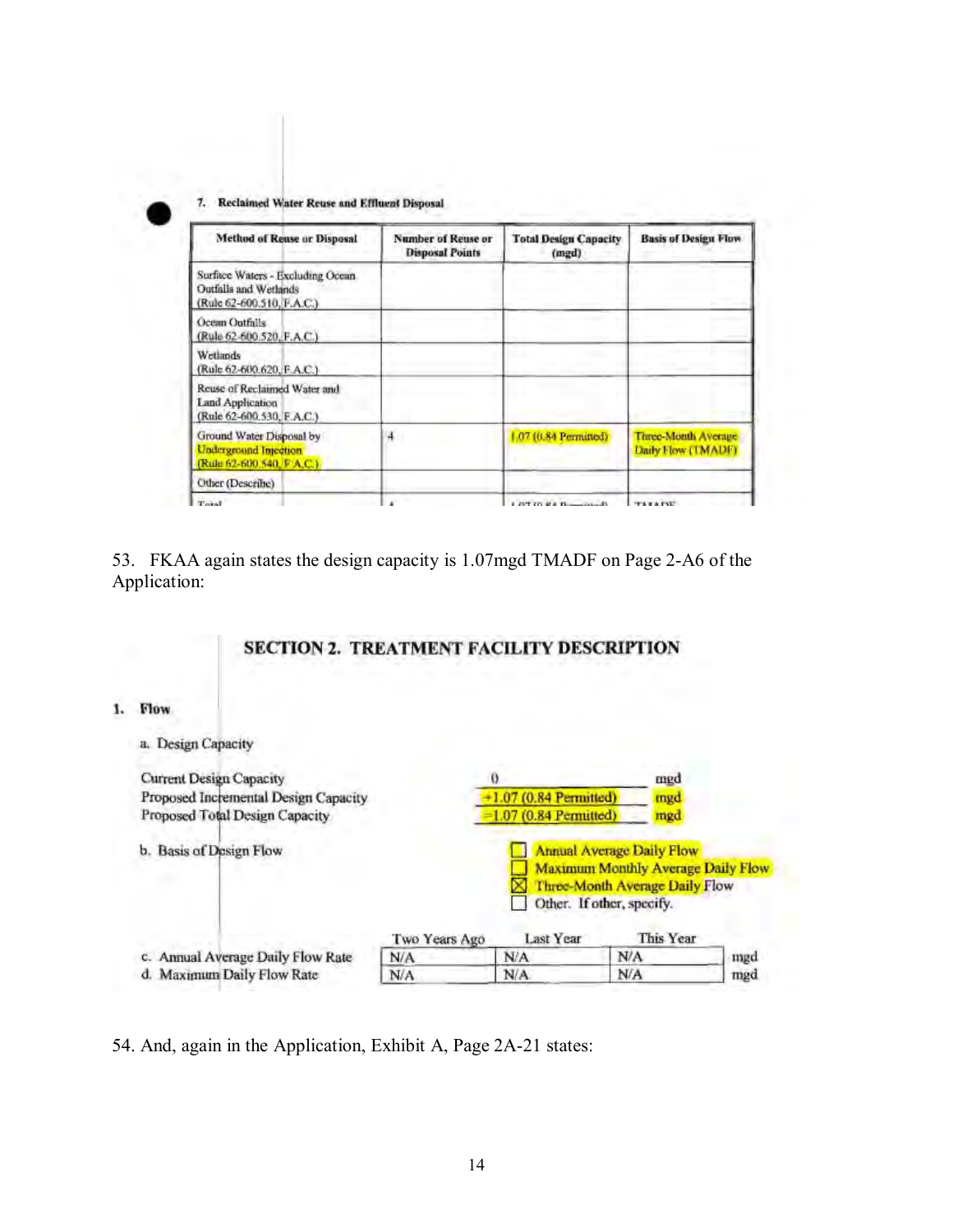| 4. | Design Capacity of the Underground Injection Well Facility                                               |                                                                                                                     |  |  |  |
|----|----------------------------------------------------------------------------------------------------------|---------------------------------------------------------------------------------------------------------------------|--|--|--|
|    | <b>Current Design Capacity</b><br>Proposed Incremental Design Capacity<br>Proposed Total Design Capacity | 0.000<br>mgd<br>.07<br>mgd<br>1.07<br>med                                                                           |  |  |  |
|    | <b>Basis of Design Flow</b>                                                                              | Annual Average Daily Flow<br>Maximum Monthly Average Daily Flow<br>Three-Month Average Daily Flow<br>$\times$ Other |  |  |  |
|    | If other, specify.<br><b>TMADF</b>                                                                       | The requested permitted capacity of the underground injection well facilities is 0.84 mgd                           |  |  |  |

55. On March 20, 2014, in its permit Renewal Application for the proposed permit, FKAA again stated that the design capacity for the Plant and for the four injection wells was 1.07 TMADF (permit capacity .84 mgd) Exhibit C, Pages 2A-3, 2A-6, and 2A-21.

56. In the Renewal Application, FKAA stated in Exhibit C, cover letter:

"The proposed facility remains as the previously permitted 0.84 three month average daily flow (TMADF) plant for the first 5 year permit cycle (starting with this renewal) which will allow the flows to be assessed based on observed operating conditions. Under these conditions (<1.0 mgd), the permitted shallow injection wells will continue to be acceptable for disposal of advanced treatment effluent under FL Chapter 99-395."

57. On April 7, 2014, DEP filed a Request for Additional Information (RAI), indicating that well permit applications were missing from the Renewal Application. Exhibit C1.

58. On May 7, 2014, in response to this RAI, FKAA filed an additional new Form 2A and new well permit applications, relying, in part,on the earlier application. No additional calculations, drawings, data, analysis or supporting information was supplied regarding the design capacity. Exhibit C2.

59. On May 29, 2014, the Department sent FKAA another RAI for the permit renewal application, Exhibit C3, which stated:

"Refer to the Section 3C, item 4, on page 2A-21 of the Form 2A: The 0.94 MGD mentioned in each of the four Forms 62-528.900(1) that were provided on May 7, 2014, does not agree with the 1.07 MGD. Please clarify the design capacity. If the design capacity of the facility is equal to or greater than 1 million gallons per day, each primary injection well must be cased to a minimum depth of 2,000 feet or to such greater depth as may be required by department rule. [§403.086(10) (e), F.S.]."

60. On June 16, 2014, FKAA filed a letter from its engineer with new Form 2-A submissions which replaced the stated design capacity of 1.07 TMADF with the permitted capacity of 0.94 mgd AADF. Applicant's engineer stated it was removing any reference to the 1.07 mgd TMADF design capacity because: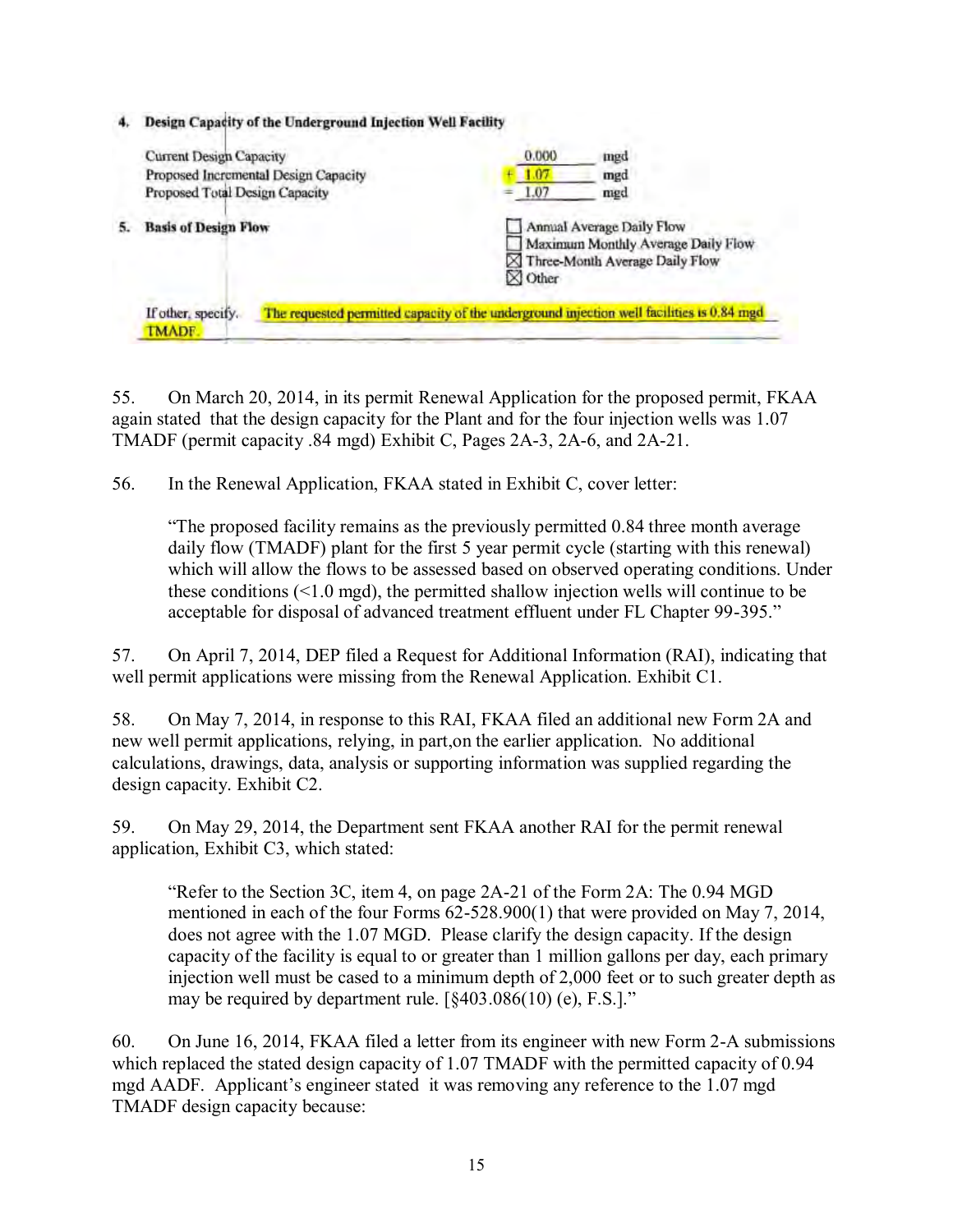"The 1.07MGD referred to in Form 2A of both the original permit application and the Form2A submitted with the response to RAI#1 refers to the 3 Month Average Annual Daily Flow (TMAADF) [sic<sup>9</sup>] for the design condition in 2028. The .94MGD is the Average Annual Daily Flow (AADF) the plant (and the wells) are *being permitted for*. The Form2A submitted with this response has been change [*sic<sup>10</sup>*] to reflect only the .94MGD AADF figure." (emphasis added) Exhibit C4.

61. Although form 2.A requested and Applicant describes the .94 AADF as design capacity, Applicant's engineer points out in its cover letter that .94 AADF is in fact the permitted capacity. Exhibit C4.

62. The "design condition" in 2028 referred to by the Applicant's Engineer, above, is the basis, or design year, for the design capacity. Exhibit C4.

63. No design changes were made, none of the calculations were redone or recalculated, none of the analysis was changed, and no new information was submitted to support any contention by Applicant that there had been a reduction in *design capacity* from 1.07mgd to 0.94 mgd.

64. The 1.07mgd TMADF design capacity designation on Form 2A was simply re-labeled a .94mgd AADF design capacity, but then qualified in the cover letter above to indicate that .94mgd AADF was the *permitted capacity*. See also, Exhibit E. (Letter dated 7-3-14 from FKAA General Counsel "…design capacity has not changed since construction of the facility was permitted and began construction….").

65. FKAA altered the DEP Form 2A by submitting what it acknowledges is the *permitted capacity* instead of the *design capacity*, and failed to note this in the Section 2A submittal, although acknowledging the *permitted capacity* of .94mgd in the cover letter.

66. The Applicant has stated numerous times that the design capacity of the Plant is 1.07mgd TMADF, which is in excess of 1mgd, (i.e., 1.07 mgd TMADF), and even though the permitted capacity is now .94 mgd AADF, the requirement for a deep well under Florida law is triggered by the design capacity in excess of 1 mgd TMADF.

67. It is clear that *permit capacity* is not relevant to the issue of the Section 403.086(10) (e) (2)'s statutory trigger which requires a deep well for this facility which has a *design capacity*, (not permitted capacity) of 1mgd or greater (i.e., 1.07 mgd TMADF). "Permitted capacity" is defined by Rule 62-600.200 F.A.C., which states:

"Rule 62-600.200 (62) **"Permitted capacity**" means the treatment capacity for which a plant is approved by Department permit expressed in units of mgd. The permit shall specify the time frame associated with the permitted capacity (e.g., annual average daily flow, maximum monthly average daily flow, three-month average daily flow)."

 $\overline{a}$ 

<sup>&</sup>lt;sup>9</sup> *Sic* The word "is" is missing from the sentence.

<sup>&</sup>lt;sup>10</sup> *Sic* The letter "d" is missing from the word.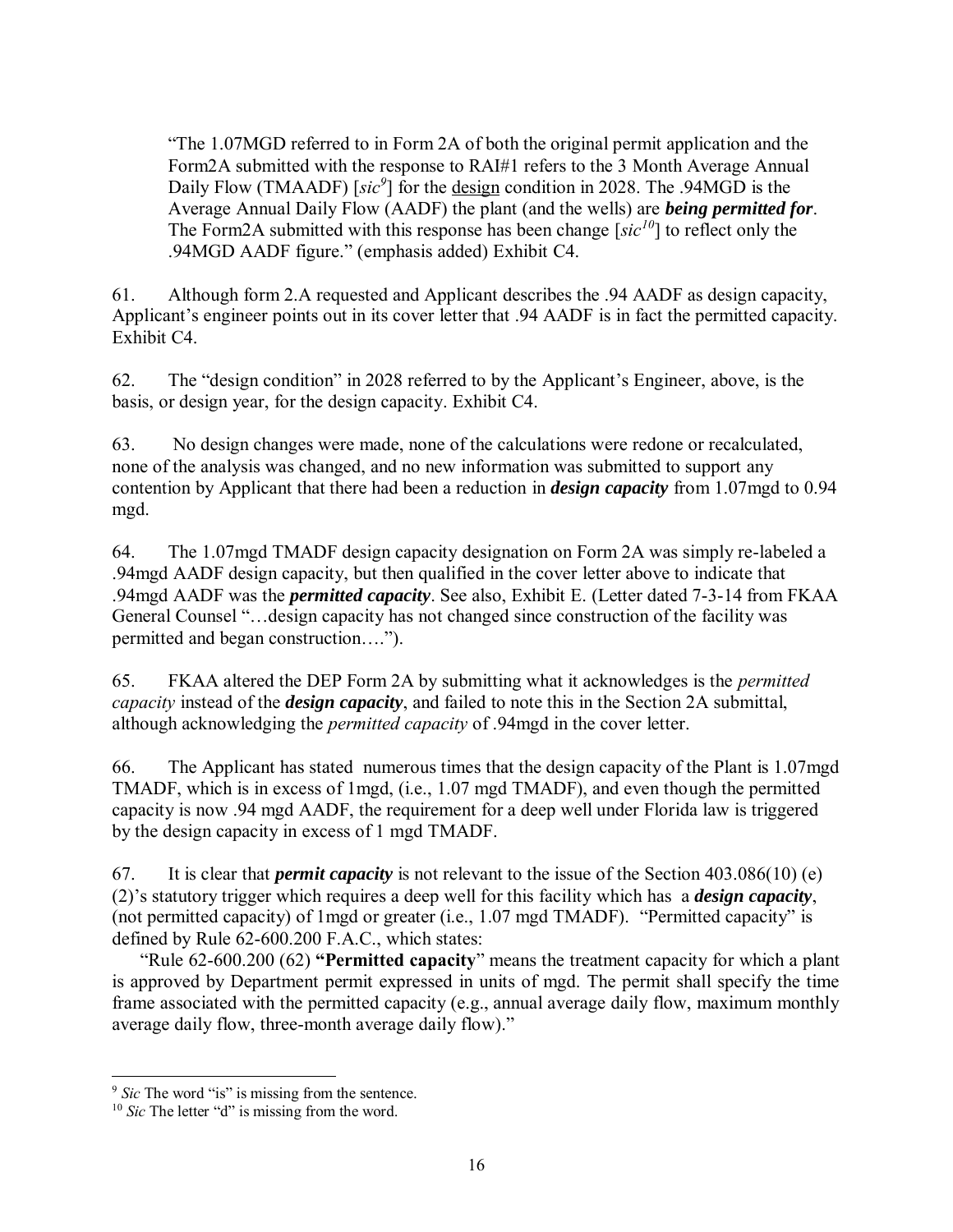68. With regard to design capacity, Section 11.241.a. of the *Recommended Standards for Wastewater Facilities,* (RSWF) Rule 62-604.300 (g)<sup>11</sup> F.A.C. require that plants in areas of seasonal higher loads be designed for the high flow period rather than the annual average.

69. Rule  $62-600.400(3)(a)$ , F.A.C.<sup>12</sup> requires that "[T]he time frame selected shall reflect seasonal variations in flow, if any."

70. The AADF (average annual daily flow) used in the Application does not reflect the seasonal variations of the Florida Keys.

71. The AADF obscures the highest and lowest daily flow during any given year and does not reflect seasonal variations in flows.

72. All flows for the design year that reflect seasonal variations (e.g., the 3 month average daily flow, maximum monthly flow and peak daily flow) are in excess of 1 mgd.

73. Use of an Average Daily Flow (ADF) which reflects the seasonal variations as required by DEP rules, yields a higher and more accurate design capacity in the design year.

74. The design year is the basis for sizing and design of the wastewater facility.

75. The 2009 flow calculations were projected to the design year of 2028. The Applicant's design year remains 2028 in the 2014 application.

76. Use of Average Annual Daily Flow (AADF) does not "reflect seasonal variations in flows." See, Rule 62-600.400(3)(a), F.A.C.

77. Use of Average Annual Daily Flow (AADF) was previously rejected, as the design capacity by the Applicant's engineers See, Basis for Sizing and Design of Cudjoe Regional.

78. The flow calculations upon which the Plant design capacity was calculated in 2008 are based on now out-dated data.

79. The Applicant did not use the most current, best available data to calculate design capacity.

80. Actual current data regarding water use from 2008 through 2014 is available and should have been used for those years in which actual data is now available for the 2014 permit application. See Rule 62-600.405 F.A.C.

 $\overline{a}$  $11$  (g) Recommended Standards for Wastewater Facilities (1997). Health Education Service, Inc., P. O. Box 7126, Albany, New York 12224, www.hes.org.

<sup>12</sup> (3) (a) The permittee shall establish the **design capacity** of a wastewater facility in the permit application and shall specify the time frame (e.g., annual average daily flow, maximum monthly average daily flow, three-month average daily flow). **The time frame selected shall reflect seasonal variations in flows, if any.**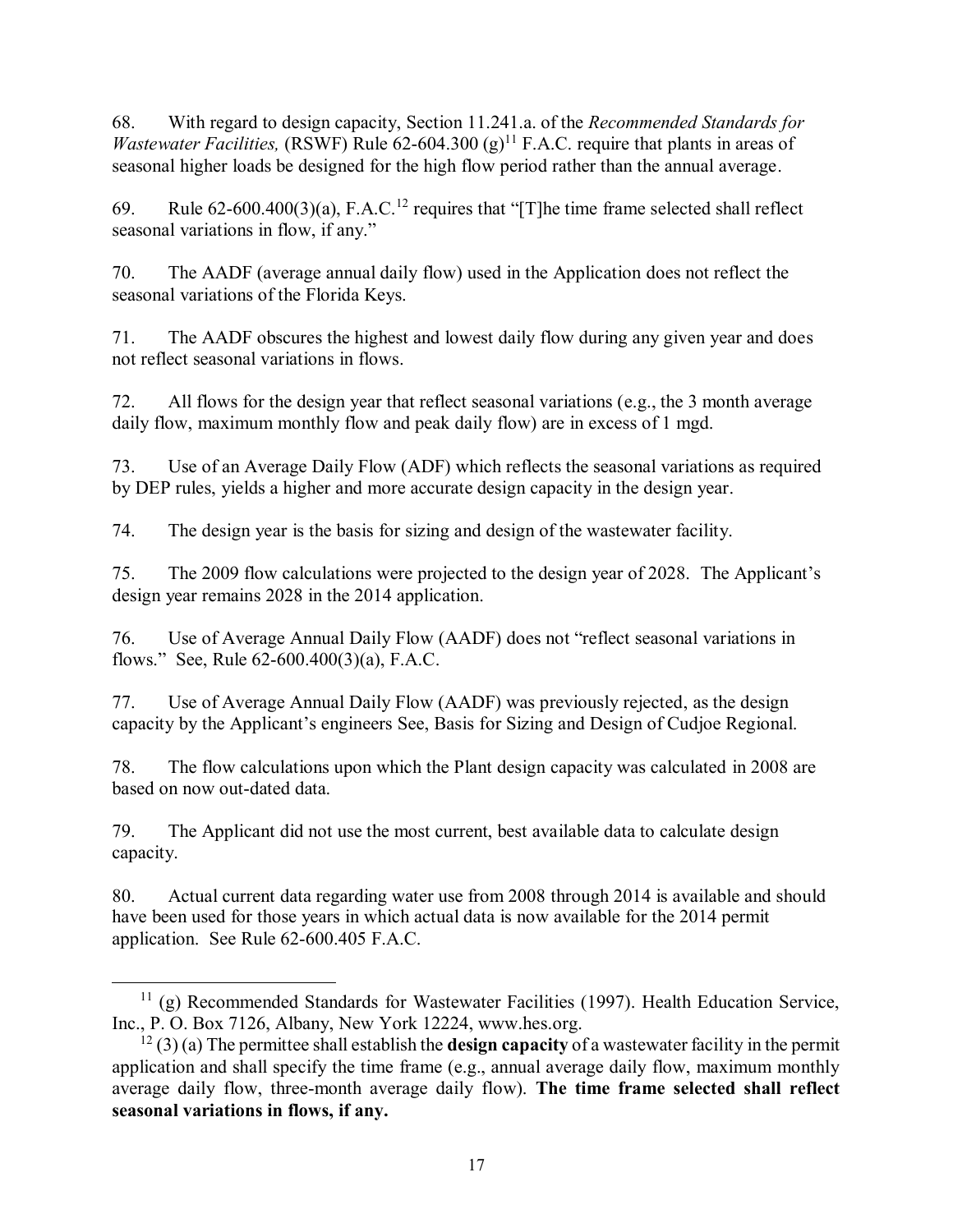81. The 2014 application does not reflect any adjustment to the average daily flow or any other calculations used to calculating design capacity. The Applicant specifically stated in its permit renewal application submitted under cover letter dated March 17, 2014:

 "*All supporting documentation required by Section 8 is the same as the original permit submittal and is not provided again."*

82. The Application relied on water use information from 2004 through 2007 for the service area as it was then defined. The 2014 Application should have used the best available data available at the time of permit renewal including actual data from 2008 to 2014.

83. The proposed permit requires the Applicant to apply for a Class V deep well permit when the capacity analysis report indicates that flow to the facility will exceed 1.0 MGD TMADF within five years. The Department has no authority to delay the statutory deep well requirement when the design capacity is more than 1 mgd. Florida Statute  $\S 403.086(10)$  (e) (2) states, in pertinent part:

"… if the design capacity of the facility is equal to or greater than 1 million gallons per day, each primary injection well must be cased to a minimum depth of 2,000 feet or to such greater depth as may be required by department rule."

84. In 2009 FKAA's engineer projected that the level of flow will exceed 1 mgd by 2016. (Black and Veatch Technical Memorandum, page 6).,

85. The plant is expected to be operational within 1-2 years. It is anticipated that it will take up to two (2) years for residents and users to connect to the central sewer.

86. According to *Recommended Standards for Wastewater Facilities,* supra, the Plant must be designed to handle "critical seasonal high hydraulic loading periods," peak day flows, and peak hour flows, and Black &Vetch Engineering (B&V) "recommends sizing the EQ (equalization tanks) such that the maximum downstream flow rate is limited to the design peak day flow of 2.35 mgd." Exhibit A, Page 2-1.

87. The design capacity must be based on accurate, realistic data and projections for the design year.

88. The sizing and design of the Plant must reflect the actual design capacity of the Plant.

89. The design capacity is established by the Applicant. Although the Applicant can build a larger or smaller plant, the Applicant cannot state a design capacity that does not reflect the true design capacity of the Plant and avoid the deep well requirement of §403.086(10)(e)(2), Florida Statutes.

a. Rule 62-600.200 (19) states:

62-600.200 (19) "Design capacity" means the average daily flow projected for the design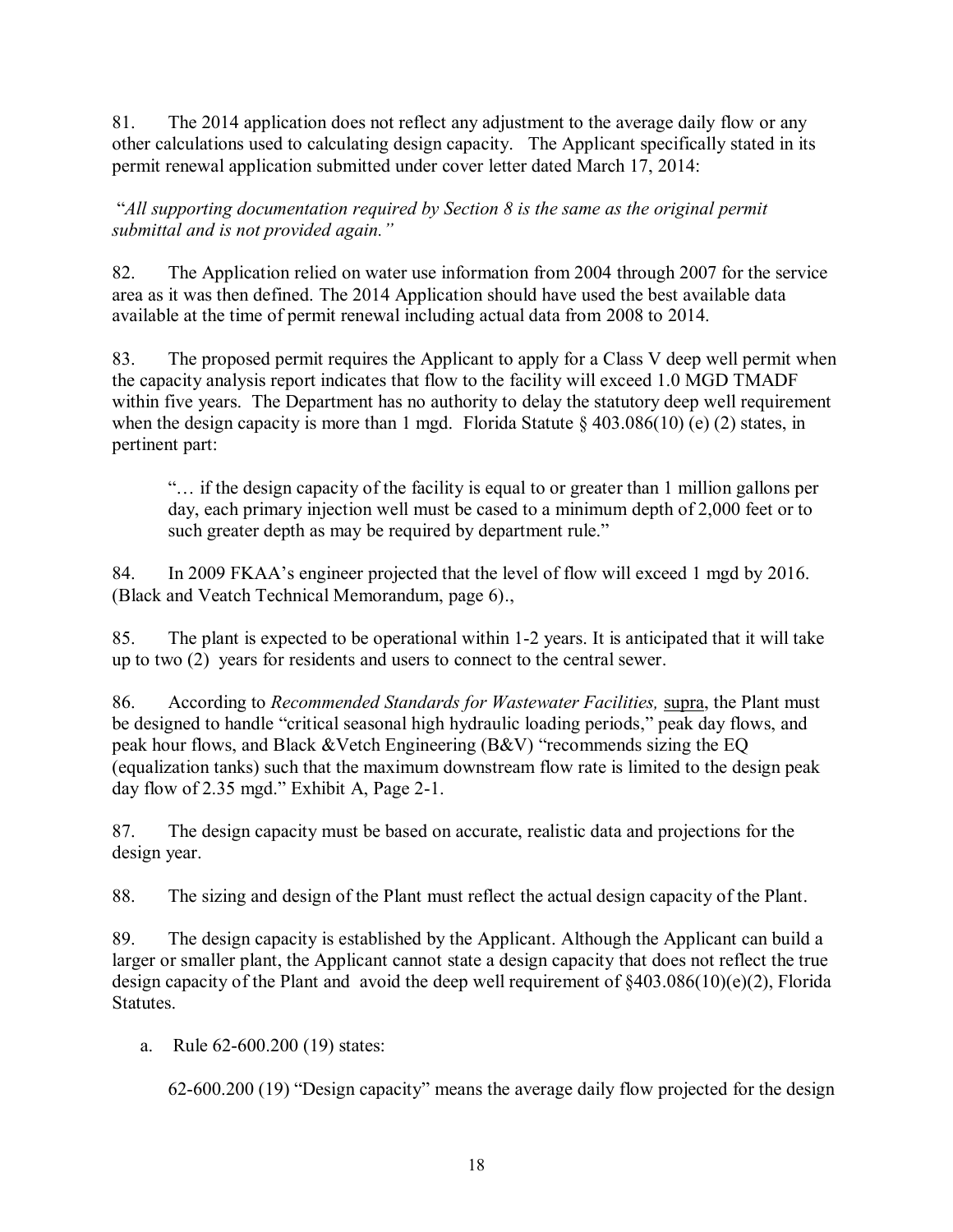year which serves as the basis for the sizing and design of the wastewater facilities. The design capacity is established by the permit applicant. The time frame associated with the design capacity (e.g., annual average daily flow, maximum monthly average daily flow, three-month average daily flow) shall be specified by the permit applicant. (emphasis added).

b. The Rule does not allow DEP, and the statute does not authorize DEP, to simply accept FKAA's statement that the design capacity is less than 1 mgd when Florida Statute § 403.086(10) (e) (2) requires that:

"… if the design capacity of the facility is equal to or greater than 1 million gallons per day, each primary injection well must be cased to a minimum depth of 2,000 feet or to such greater depth as may be required by department rule."

- c. This statutory requirement for a deep well for injection of effluent equal to or greater than 1 mgd effluent was imposed by the Legislature and applies to Monroe County in order to protect the quality of the coastal environment of the Florida Keys.
- d. The Legislature found that: "the discharge of inadequately treated and managed domestic wastewater …in the Florida Keys compromises the quality of the coastal environment, including nearshore and off shore waters, and threatens the quality of life and local economies that depend on those resources." F.S. 403.086 (10).
- e. FKAA should not attempt to avoid th important requirements of  $\S 403.086(10)$  (e) (2), which was intended by the Florida Legislature to protect the Florida Keys coastal environment.

90. The FKAA chose to size and design the plant to treat wastewater for the service area and the Plant is capable of treating and creating average daily flow "equal to or greater than 1 million gallons per day, each primary injection well must be cased to a minimum depth of 2,000 feet or to such greater depth as may be required by department rule.".

91. Despite FKAA's obvious number-switching of the design capacity as the permitted capacity with no commensurate design changes, the Plant is designed and sized for more than 1mgd, and a deep well is required by 403.086(10) (e) (2), Florida Statutes.

92. The Department initially issued a permit for the Plant, including the four (4) shallow injection wells, on September 21, 2009, but there had been no compliance by FKAA with Department regulations requiring public notice of the proposed permit in Monroe County, and instead the publication of the notice of intent was placed in the Sun Sentinel, published in Broward, Palm Beach, Lee and Dade Counties. Exhibit G. The previous publication in 2009 violated Department rules regarding geographical location of the publication of notice contained in Rule 62-110.106(5) and (11) FAC. The practical effect of this violation was that few, if any, of the residents in the service area affected by the Cudjoe Regional Plant and its shallow injection wells were aware of the permit until 2014, when FKAA filed the Application for Renewal of the 5 year permit.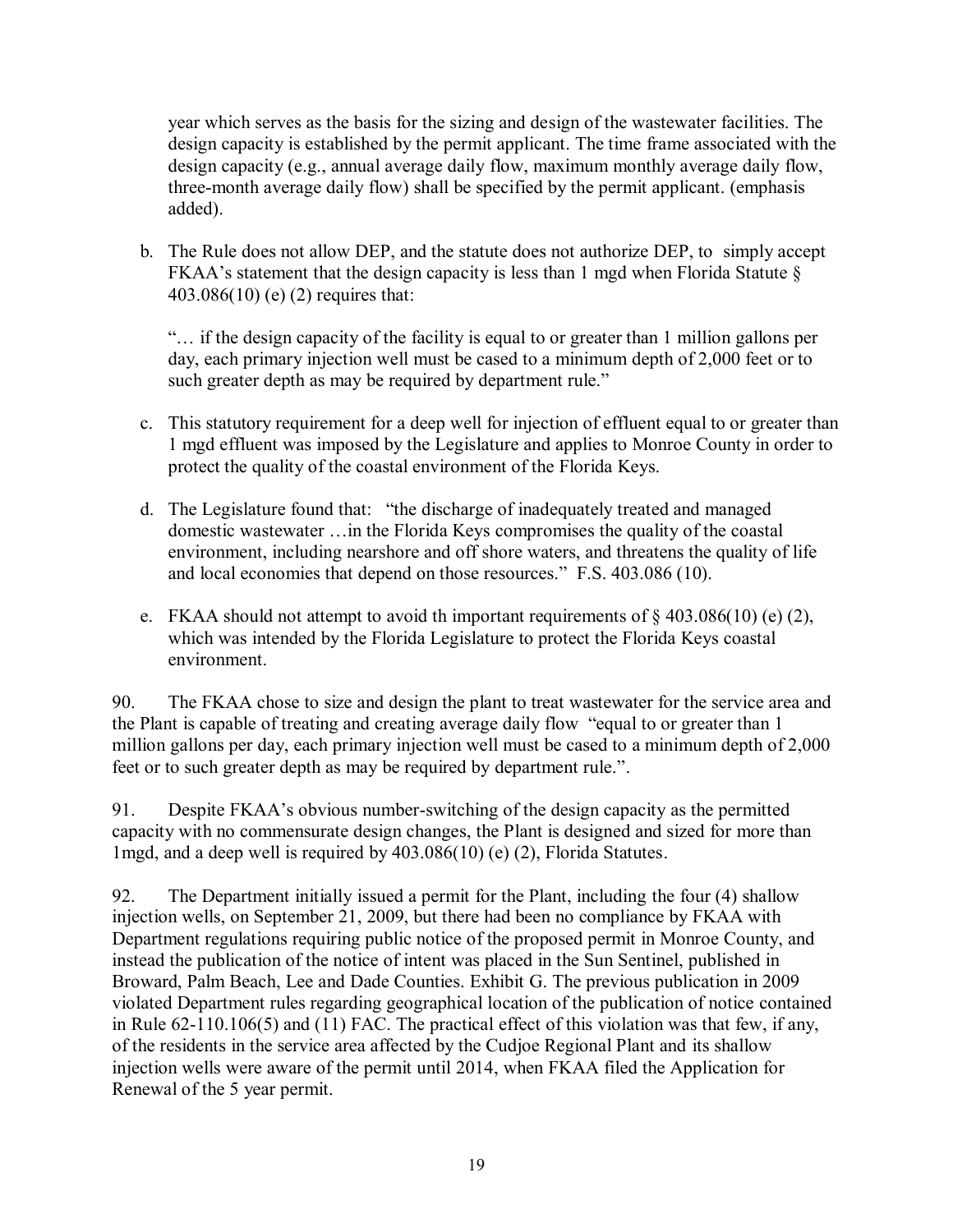93. DEP and FKAA had discussed the requirement for a deep well in a pre-application meeting in December 2008. DEP stated that a deep well was required because of the volume of discharge for which the Plant was designed, including a 2.35 mgd peak day flow, and because DEP was concerned about impacts of shallow injection wells in the Florida Keys, because they frequently "don't work." FKAA contended, inaccurately,<sup>13</sup> that if the facility were permitted for 0.84 mgd three month, maximum month average daily flow (TMMADF), shallow injection wells could be used rather than a deep injection well. DEP apparently agreed, with the proviso that when flow reached 1mgd, FKAA would apply for a deep well, and that environmental monitoring would be required. This agreement was filed by FKAA as a cover attachment to the application package. Exhibit A, meeting memorandum.

B&V distributed two technical memorandums outlining the anticipated flows and loads to the new WWTP. B&V stated that based on the flows and loads study by Brown and Caldwell, the plant design capacity will be 0.94 mgd, average annual flow.

FDEP stated that based on the memorandum the maximum flow leaving the plant will be 2.35 mgd and therefore will require deep well injection in accordance with the Chapter 99-395. B&V responded that Chapter 99-395 requires the design capacity to be greater than 1.0 million gallons in order to require deep wells for effluent disposal. FDEP responded and stated that most shallow wells in the Florida Keys are only operational when the tide is receding. FDEP cited several plants with shallow wells that do not work. After a lengthy discussion over deep wells versus shallow wells, the following was concluded:

- The FDEP would permit the facility on a 3-month, max month, rolling average.
- FKAA would build the plant to treat 0.94 mgd ADF with shallow injection wells and permit the plant for a lesser capacity such that the 3-month, max month rolling average would not exceed 1.0 mgd.
- A single deep well would be constructed if the 3-month, max month rolling average is anticipated to exceed 1.0 mgd based on a Capacity Analysis Report. The shallow wells built during the initial plant construction will be utilized as a backup to the deep well.
- The permit for the shallow wells will include special provisions for operational monitoring to confirm that no adverse environmental impacts are occurring.

94. Two different draft permits were issued on August 11, 2009. Each permit was slightly different from the other, although dated the same day, but both contained a maximum daily disposal limit of 0.94 mgd for the four shallow injection wells:

"Underground Injection U-01: Construct four, (4), nominal ten-inch, (10") diameter, PVC casing, class V, Group 3, injection wells 295404-001, 002, 003 and 004. Injection is into the Key Largo and Miami Oolite Formations for the primary means of disposal of nonhazardous advanced treated domestic wastewater treatment facility effluent from the

 $\overline{a}$ <sup>13</sup> Permitted capacity is irrelevant to the statutory requirement for a deep well, which is governed by design capacity.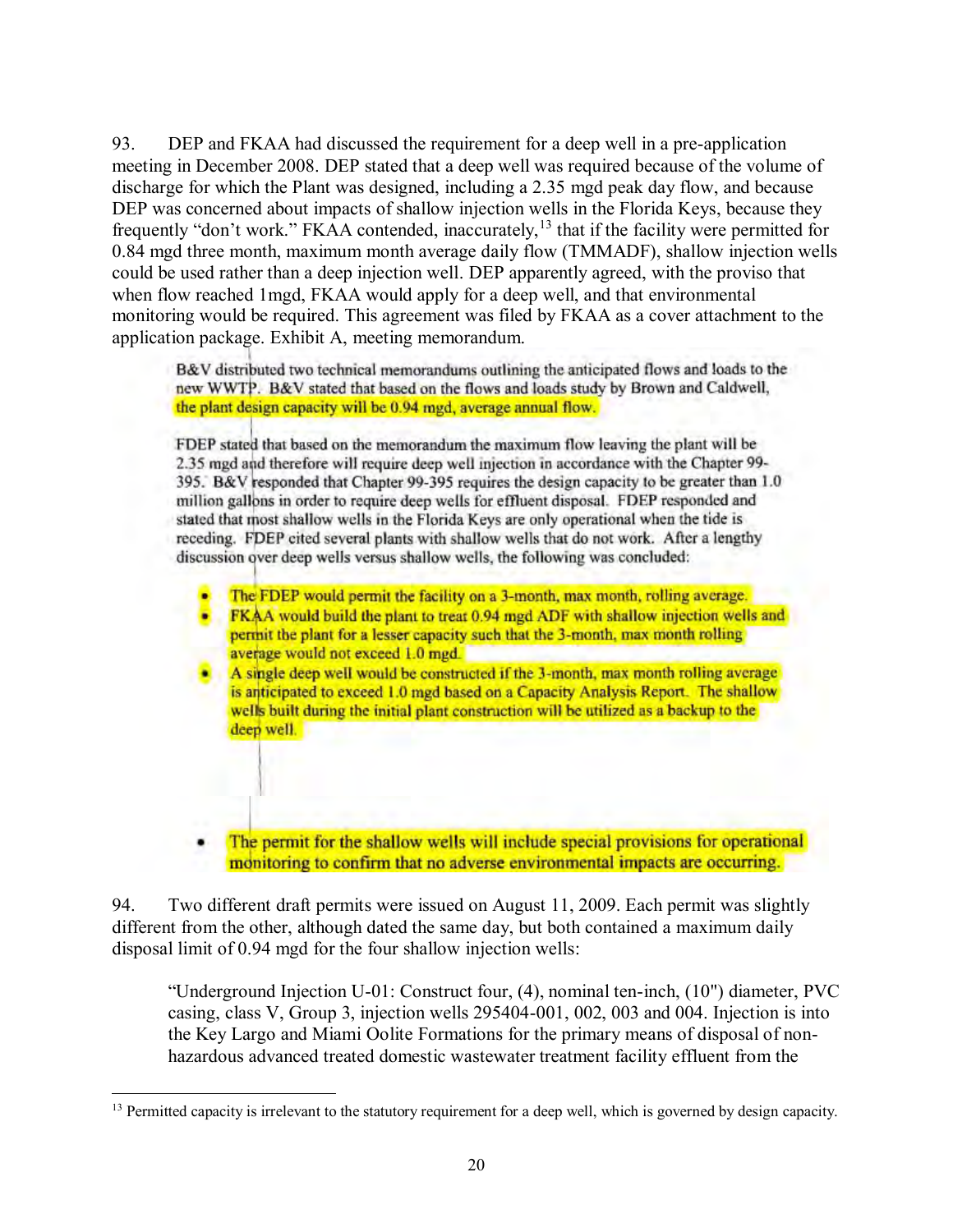WWTP to the existing injection wells **for a maximum daily disposal of 0.94 million gallons per day (MGD).** The maximum injection rate to each well shall not exceed a peak hourly flow rate of 653.0 gallons per minute." Exhibit H.

95. FKAA requested DEP to increase the draft permit effluent disposal limit for the shallow wells, but further communication with DEP District Office did not result in an increased maximum daily discharge limit in the draft permit(s).

96. On August 21, 2009, FKAA published the DEP's notice of intent to issue permit –which at that point had a maximum daily disposal limit of .94mgd -erroneously describing it as ".84mgd of effluent" and also failing to publish it in Monroe County, where the Plant is sited. Exhibit G.

97. Five days later, FKAA notified DEP General Counsel that it would file a request for administrative hearing. Exhibit I. The final permit was issued less than thirty days later with no maximum daily effluent limitation. The language in the draft permit which stated "for a maximum daily disposal of 0.94 million gallons per day (MGD)" was deleted and replaced with language allowing **each well** to dispose of 0.94 million gallons per day (MGD) "The peak disposal rate, per well, shall be 0.94 million gallons per day (MDG) or 653 gallons per minute  $(gpm)$ ."

98. No public notice of these significant changes that occurred after the inadequate publication of the original notice was provided.

99. The 2014 Proposed Notice of Agency Action and Draft Permit were uploaded by DEP on or about July 14, 2014, however the date of publication pursuant to Rule 62-110.106(5) and (11) FAC is unknown to undersigned as of the date of filing.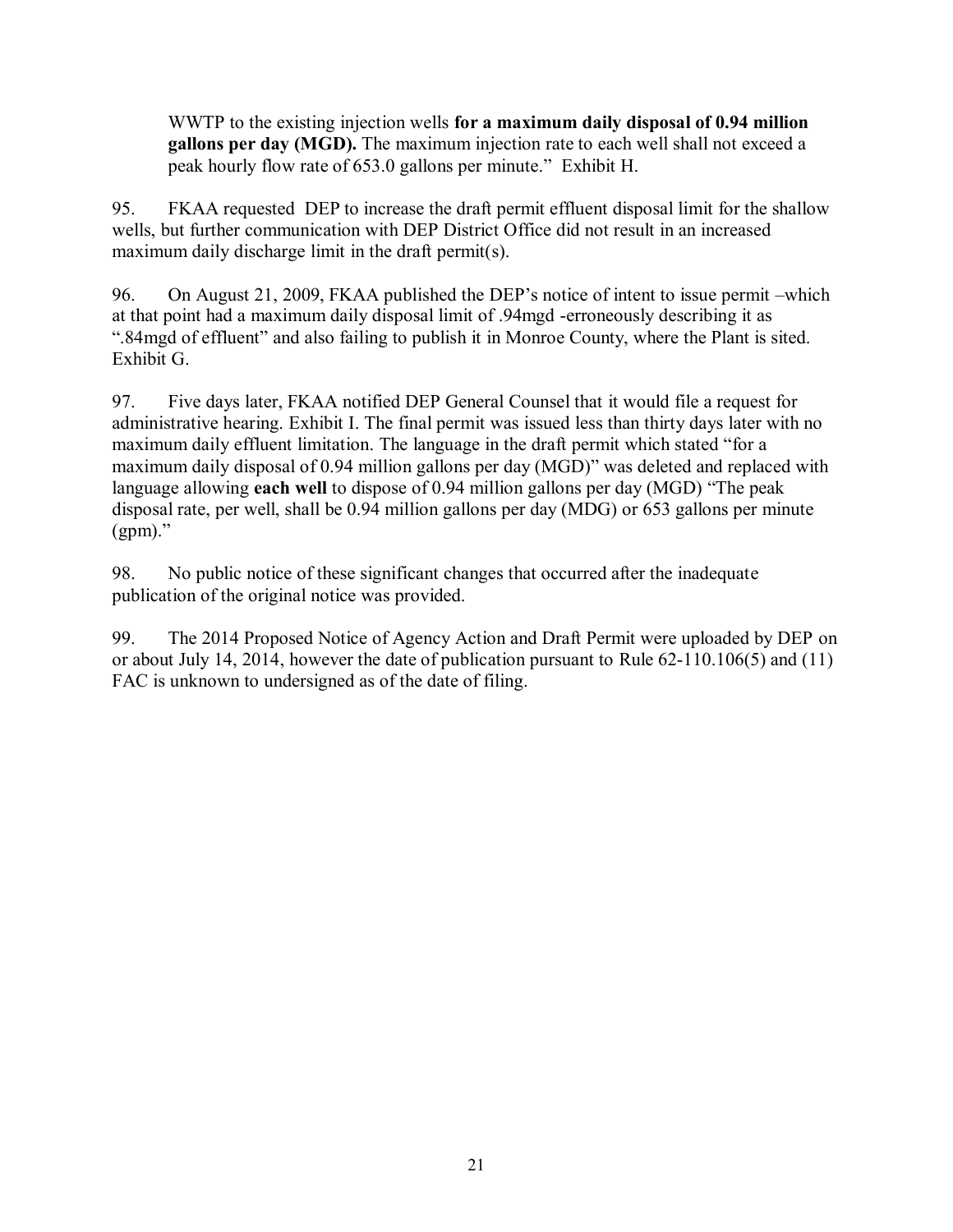## **SPECIFIC STATUTES & RULES WARRANTING MODIFICATION OR REVERSAL**

### **Florida Statutes, Sections:**

403.061(27); 403.086 (10) 403.086(10) (e2; 403.086 (10) (h)

## **Florida Administrative Code Sections:**

62-110.106(7); 62-4.242 (2) and (3); 62-302.532; 62-302.700; 62-510 (18); 62-520.400; 62-528.630; 62-600.200; 62-600.300;  $62-600.400(3)(a)$ 62-620.550 (1) and (2); 62- 620.528;  $62-620.620(1)$  (g); 62-110.106 (5); 62-110.106 (11), FAC

All other rules or statutes cited in this petition.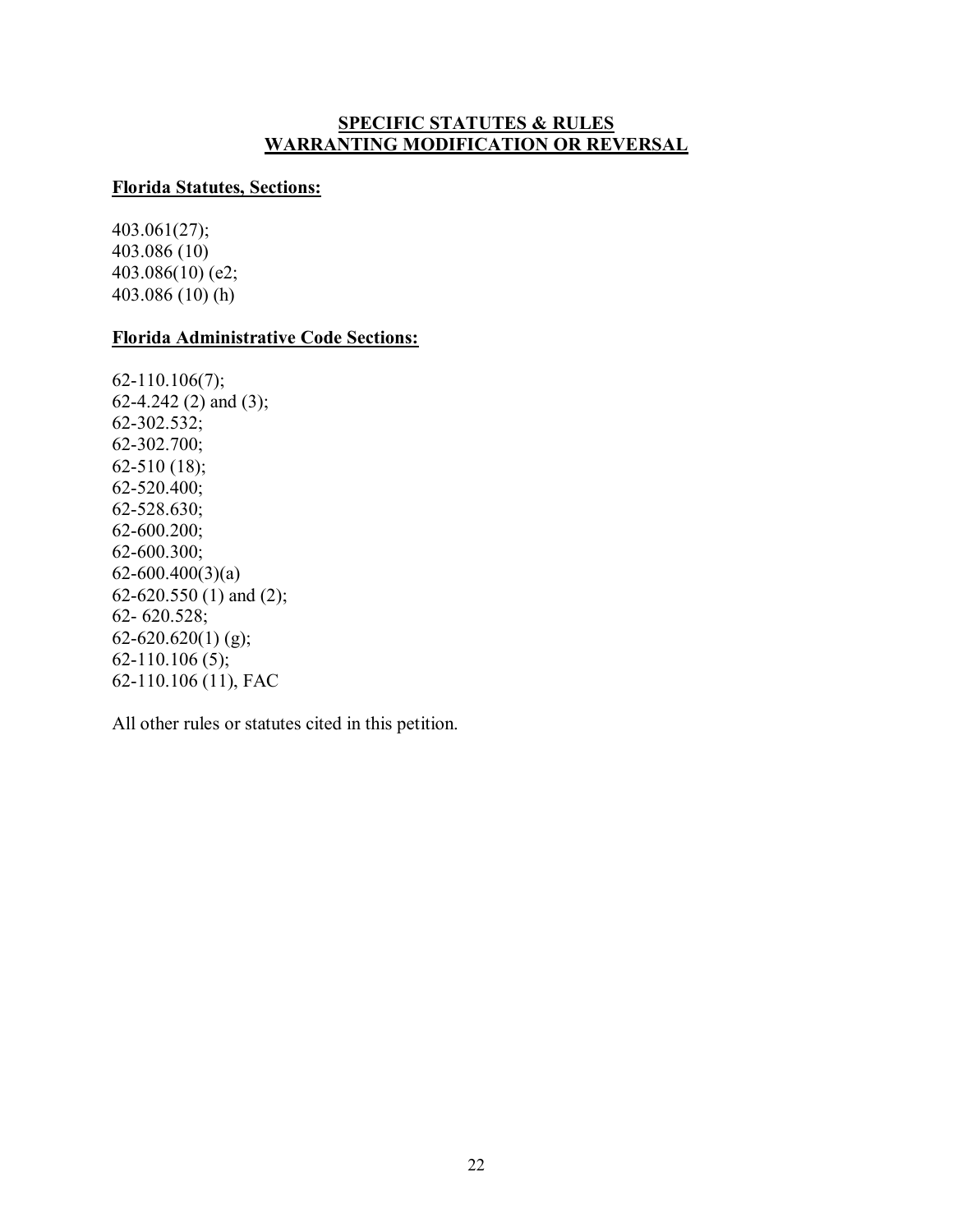#### **REQUEST FOR RELIEF**

Petitioners respectfully request that the Department deny or modify the proposed permit to require FKAA to apply for a deep well permit as soon as possible based on design capacity in order to protect the coastal environment of the Florida Keys, and to proceed to permitting, construction of the deep injection well without delay; or that the Department transmit the Petition to the Division of Administrative Hearings (DOAH) for a Formal Administrative Hearing held by a DOAH Administrative Judge on the disputed issues of fact and law and that the DOAH ALJ enter a Recommended Order recommending modification of the permit to require FKAA to utilize a deep injection well or recommending denial of the permit and that DEP issue a Final Order modifying or denying the Application.

### **Certificate of Service**

I certify that the foregoing petition requesting a formal administrative hearing has been FILED on Friday July 25, 2014 with the Department of Environmental Protection (DEP), DEP Agency Clerk Lea Crandall 3900 Commonwealth Boulevard, Mail Station 35, Tallahassee, Florida 32399 Phone: [\(850\) 245-2212](tel:%28850%29%20245-2212) and was FILED ELECTRONICALLY: Lea.crandall@dep.state.fl.us

FILED BY FAX: (850) 245-2303

/s/ Ralf Brookes Attorney Florida Bar No. 0778362 Attorney for Appellants 1217 E Cape Coral Parkway #107 Cape Coral, Florida 33904 Telephone [\(239\) 910-5464](tel:%28239%29%20910-5464)  Facsimile [\(866\) 341-6086](tel:%28866%29%20341-6086)  [Ralf@RalfBrookesAttorney.com](mailto:Ralf@RalfBrookesAttorney.com)  [RalfBrookes@gmail.com](mailto:RalfBrookes@gmail.com)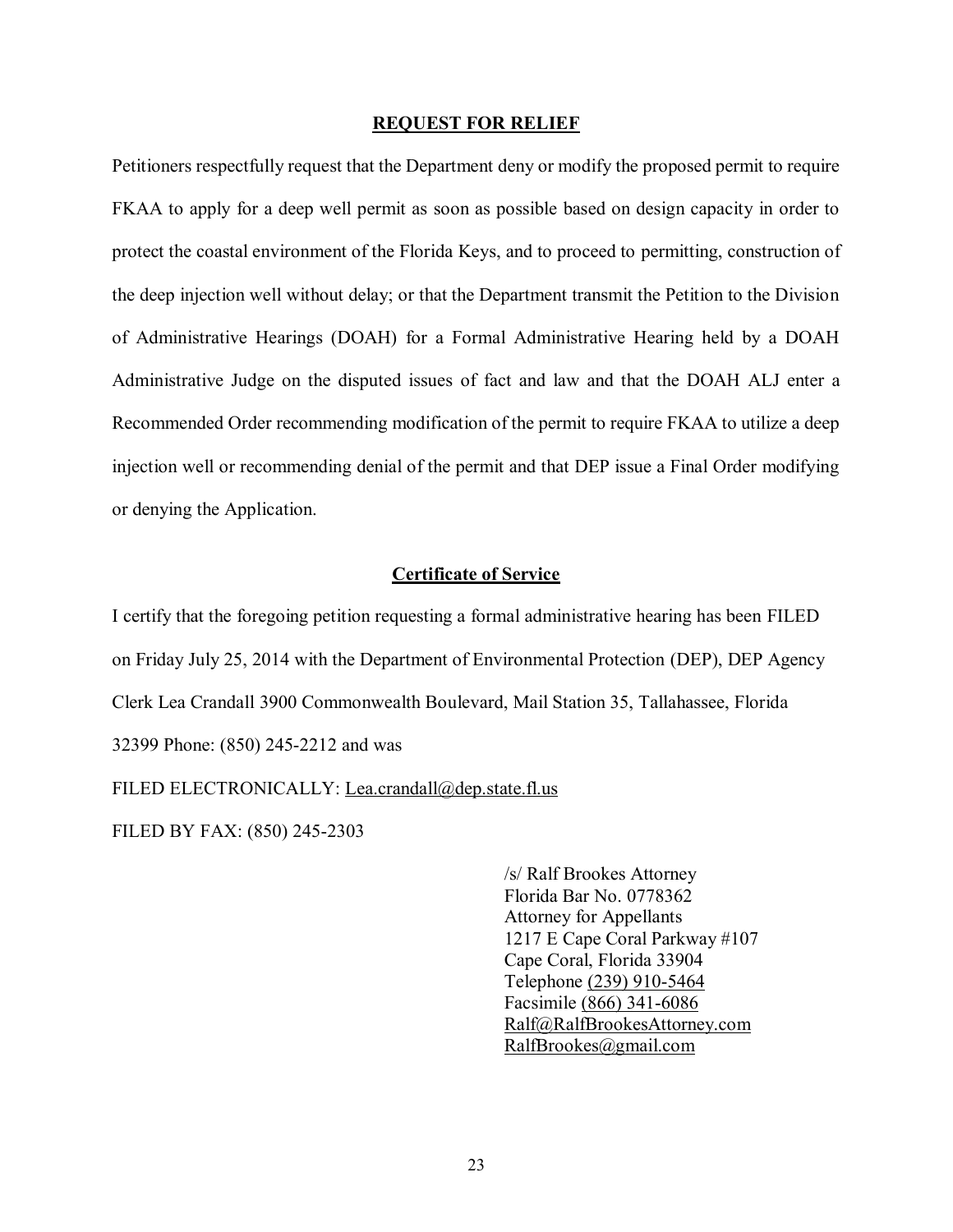305-7 45-1235

 $\epsilon'$ 

p.1

#### VERIFICATION

## STATE OF FLORTDA COUNTY OF MONROE

Under penalties of perjury, I declare that the following is true based upon my personal knowledge:

I, **Don DeMaria,** have read the foregoing Petition for Formal Administralive Hearing ("Petition"), have authorized the filing of the Petition and based upon reasonable inquiry, believe it is not interposed for any improper purposes, such as to harass or to cause unnecessary delay, or for frivolous purpose or needless increase in the cost of litigation and based upon my personal knowledge and reliance on expert opinions the **activity, conduct, or product to be licensed or permitted, including the shallow well injection of effiuent** (FDEP DRAFT PERMIT #: FLA671932-003DWIP UIC PERMIT # FLA671932-001, 295404-005-DWC/CM, and 0067347-003-SQ) **will have the effect of impairing, polluting, or otherwise injuring the water and natural resources of the State of Florida** 

 $\overline{\phantom{a}}$ £:)' **Don DeMaria** ·  $\bigcap$  / ,  $\bigcap$ <u>la Colffan</u>

#### **NOTARY PUBLIC**

As sworn and subscribed before me this  $\frac{22}{\sqrt{2}}$  day of, 2014 by **Don DeMaria** who is either personally known to me or produced Identification \_\_\_\_\_\_\_\_\_, Type of Identification Produced.

SUSAN V. MENESES Notary Public - State of Ebrida My Comm. Expires Mar 22, 2016 Commission # EE 76603 Bonded Through National Notary Assn. § nother stamp was a server

Susan V. Menceses

State of Florida County of Monroe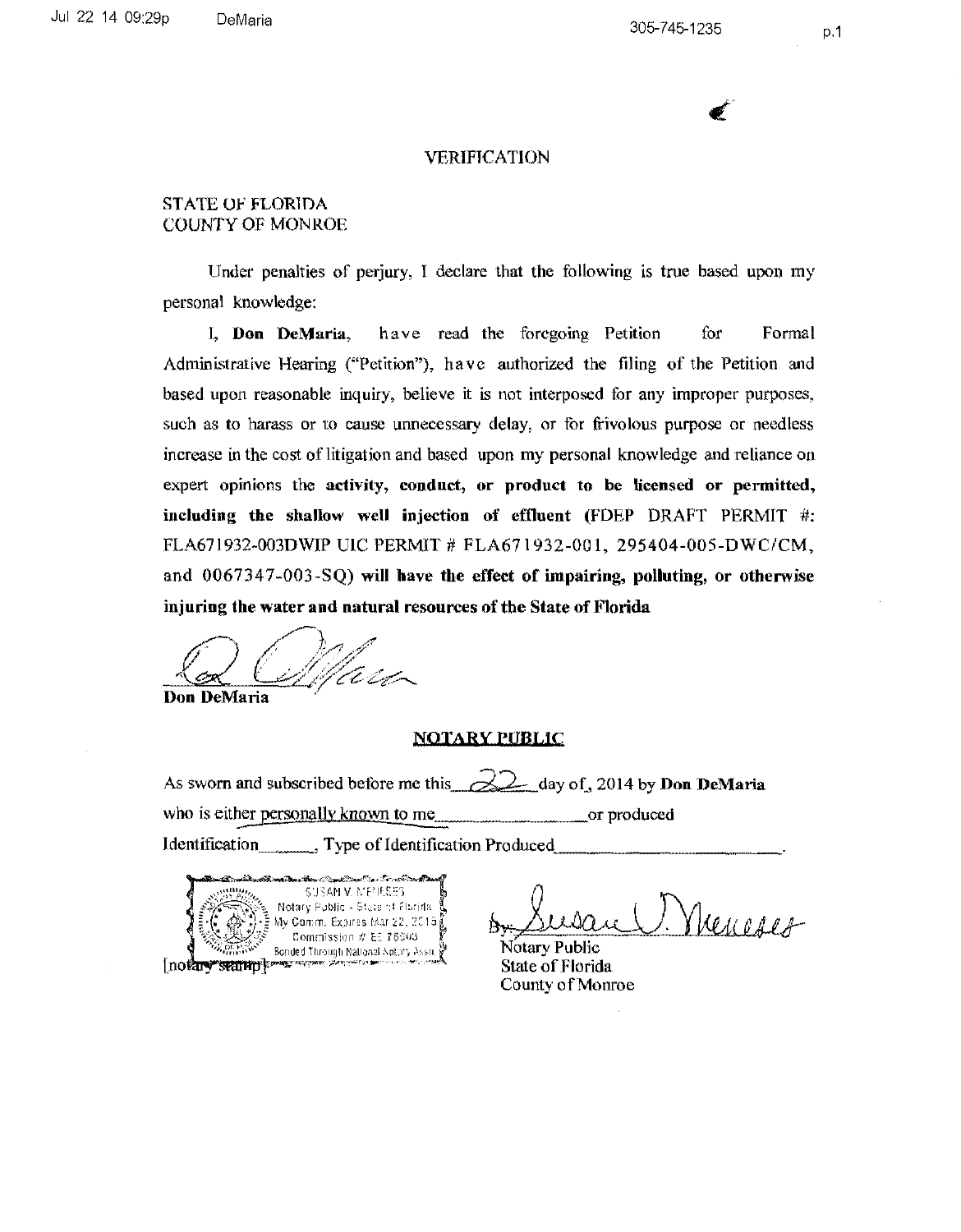#### VERIFICATION

### STATE OF FLORIDA COUNTY OF MONROE

Under penalties of perjury, I declare that the following is true based upon my personal knowledge:

I, Mike Laudicina, have read the foregoing Petition for Formal Administrative Hearing ("Petition"), have authorized the filing of the Petition and based upon reasonable inquiry, believe it is not interposed for any improper purposes, such as to harass or to cause unnecessary delay, or for frivolous purpose or needless increase in the cost of litigation and based upon my personal knowledge and reliance on expert opinions the activity, conduct, or product to be licensed or permitted, including the shallow well injection of effiuent (FDEP DRAFT PERMIT #: FLA671932-003DWIP UIC PERMIT # FLA671932-001, 295404-005-DWC/CM, and 0067347-003-SQ) will have the effect of impairing, polluting, or otherwise injuring the water and natural resources of the State of Florida

jJA~kL~

Mike Laudicina

#### **NOTARY PUBLIC**

As sworn and subscribed before me thiday of  $22_M/2014$  by Mike Laudicina who is either personally known to me $\angle$  or produced Identification , Type of Identification Produced

Sheila Cantler Notary Public - State of Florida  $\int_{\Gamma}$  Commission #EE152071 My Commission Expires Dec. 8, 2015

By:

Notary Public State of Florida County of Monroe

Í.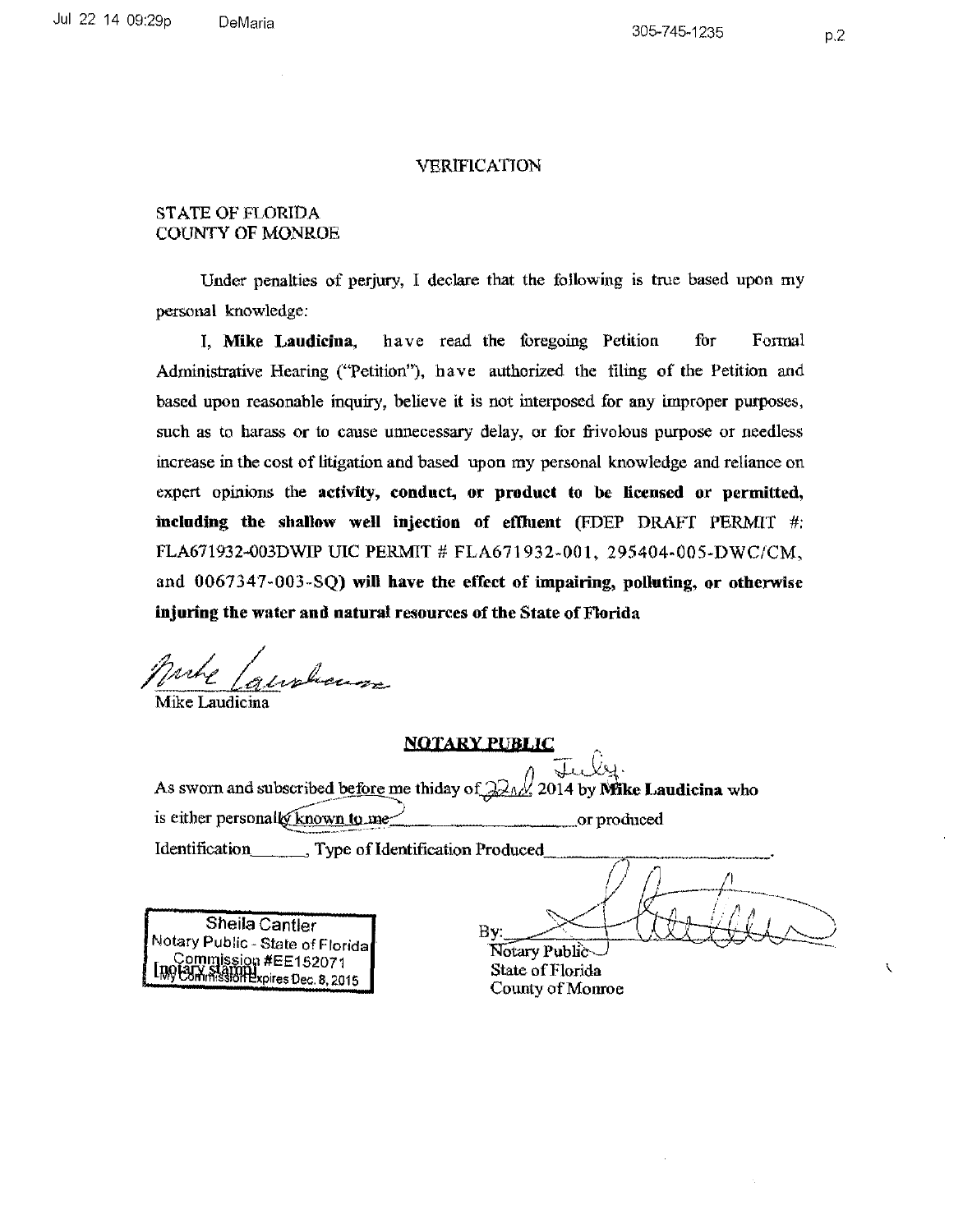## **EXPERT's VERIFICATION & AFFIDAVIT**

### STATE OF VERMONT

## COUNTY OF Washington

Under penalties of perjury, I declare that the following is true based upon my personal knowledge: I, Donald Maynard, M.S., P.G., P.E., have read the foregoing petition concerning: **DEP FILE NO.: FLA671932-003-DW1P, DEP PROPOSED PERMIT** #: **FLA671932-003-DWIP;** DEP UIC PERMIT # 295404-020, 021, 022, 023; (prior DEP No. FLA671932-001, 295404-005-DWC/CM, 295404-001, 002, 003, and 004; 0067347- 003-SQ) and it is my expert opinion as an environmental engineer and hydrogeologist that the activity and conduct to be permitted is based upon out-dated and/or incorrect flow estimates, and that the effluent disposed into the shallow injection wells will migrate to the surface waters of the adjacent Outstanding Florida Waters and the Florida Keys National Marine Sanctuary.

men

### **NOTARY PUBLIC**

As sworn and subscribed before me this 25 day of July, 2014 by

**Donald M. Maynard [affiant]** who is personally known to me.

By: y<u>: MyChUlU L</u><br>Notary Public <sup>L</sup>*:'YYI* ~

State of Vermont County of Washington



*·-,:* ;: